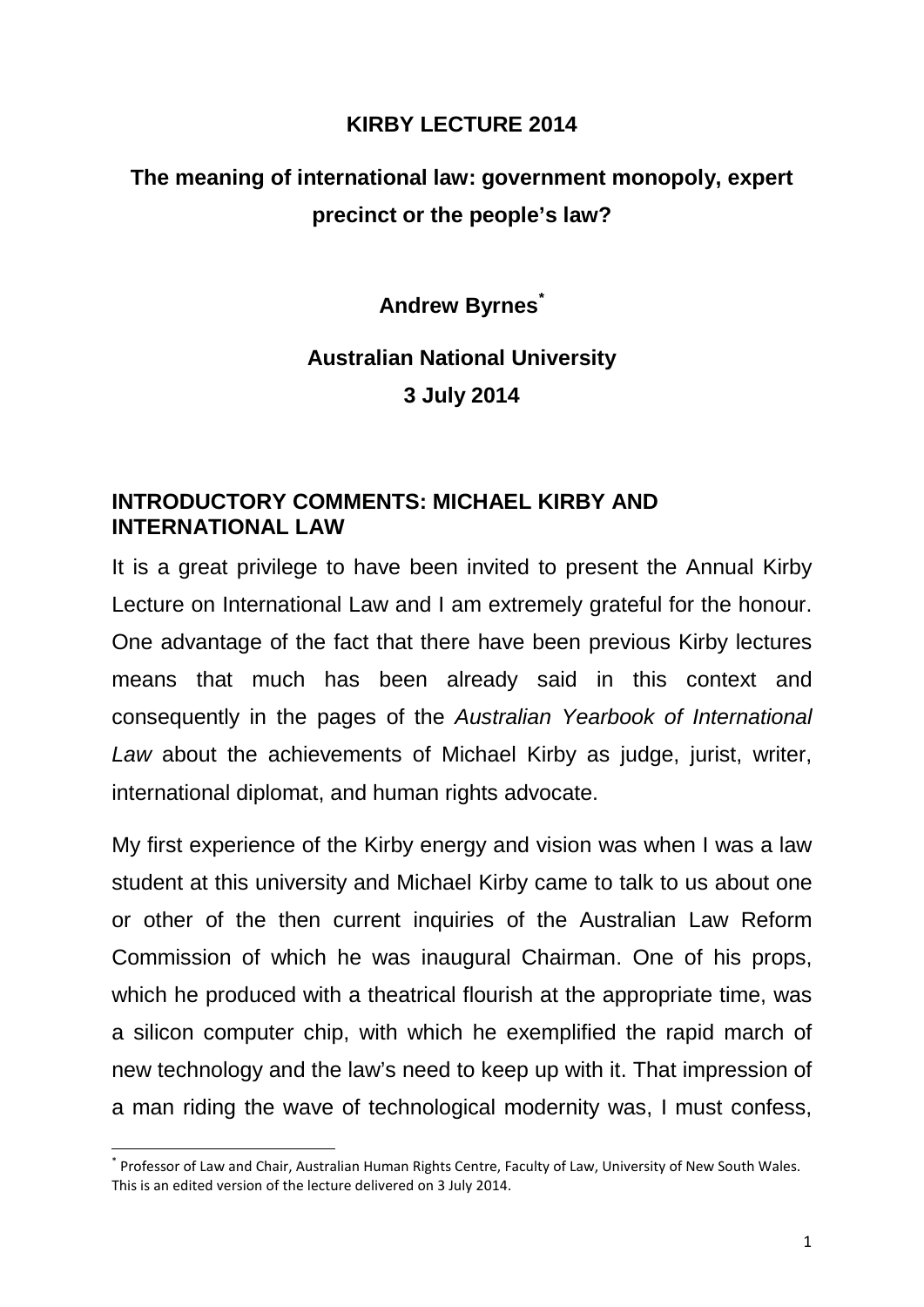qualified somewhat a couple of decades later when if I recall correctly, he had to be advised on the use of a computer mouse at the grand opening of some legal database or similar initiative.

But the impression which has not been dissipated – because it has been constantly reinforced – is Michael Kirby's extraordinary generosity with his time and his preparedness to speak to all, but especially to young people, including law students, whenever he is invited to do so. I recall one occasion when on a wet and miserable night he came by car from Sydney to the Southern Highlands to give a rousing address to an ANU Faculty retreat, and then drove back to Sydney. On another occasion I invited him to address a dinner of our higher degree research students. He turned up, introduced himself, spoke to us about the importance of high quality legal research for the health of the legal system, moved a generous and well-earned vote of thanks to himself and left, leaving behind a gratified though slightly disconcerted audience.

His appearances and words enthuse and inspire his audiences, who see in him a man who has a steadfast commitment to justice and the rule of law, to civility and to speaking the truth plainly. He has been orthodox yet heterodox, a staunch advocate of the common law tradition but a true internationalist, at least since his Damascene conversion on the road to (or at least in) Bangalore in the late  $1980s<sup>1</sup>$  $1980s<sup>1</sup>$ 

His most recent, and continuing, international service has been as chair of the UN Human Rights Council Commission of Inquiry to investigate human rights violations in the Democratic People's Republic of Korea. This has been a challenging task, but it is one to which he has brought

<span id="page-1-0"></span><sup>&</sup>lt;sup>1</sup> Michael Kirby, 'The Australian Use of International Human Rights Norms: From Bangalore to Balliol

<sup>-</sup> A View from the Antipodes' (1993) 16(2) *[University of New South Wales Law Journal](http://www.austlii.edu.au/au/journals/UNSWLJ/1993/15.html)* 363.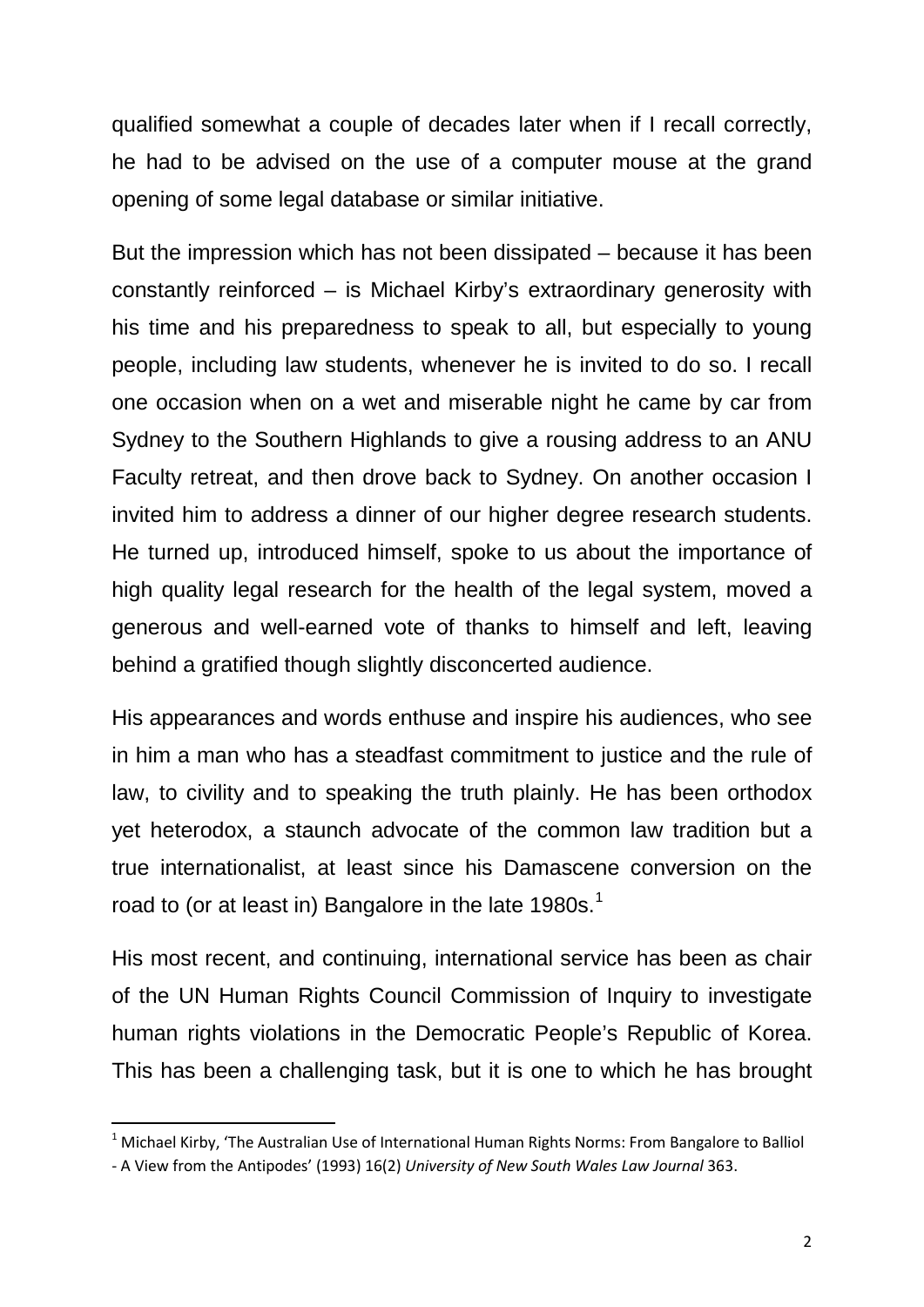dispassionate forensic skills but also a passion for the vindication of the human rights of those who have been so cruelly and inhumanely mistreated.

It is the internationalism so exemplified by Michael Kirby's life, especially in relation to international human rights and the domestic legal order, that underlies the themes I wish to explore tonight. I will do this through an examination of some aspects of a modest and somewhat technical topic, the international law relating to the interpretation of treaties, with a specific focus on Australia. My particular concern is executive government interpretive dominance in relation especially to human rights treaties and challenges to that from within and from outside formal institutional frameworks. I will first set the scene, then describe two types of internal challenge and then one example of external challenge, before offering some final reflections. To appropriate a phrase, it will be an examination of the law of treaties in, beyond and perhaps above the Vienna Convention on the Law of Treaties.<sup>[2](#page-2-0)</sup>

## **SETTING THE SCENE**

Last Wednesday, 25 June 2014, the Minister for Immigration and Border Protection, the Hon Scott Morrison MP, introduced into the Commonwealth Parliament the Migration Amendment (Protection and Other Measures) Bill 2014.<sup>[3](#page-2-1)</sup> It was the eve of the International Day in Support of Victims of Torture, celebrated each year on the anniversary of the adoption of the Convention against Torture by the UN General Assembly, just over 27 years ago, on 26 June 1987.

<span id="page-2-0"></span> <sup>2</sup> See Enzo Cannizzaro, *The Law of Treaties Beyond The Vienna Convention* (Oxford University Press, 2011).

<span id="page-2-1"></span><sup>&</sup>lt;sup>3</sup> See Jane McAdam and Kerry Murphy, 'Punishment not protection behind Morrison's refugee law changes', *The Conversation*, 27 June 2014.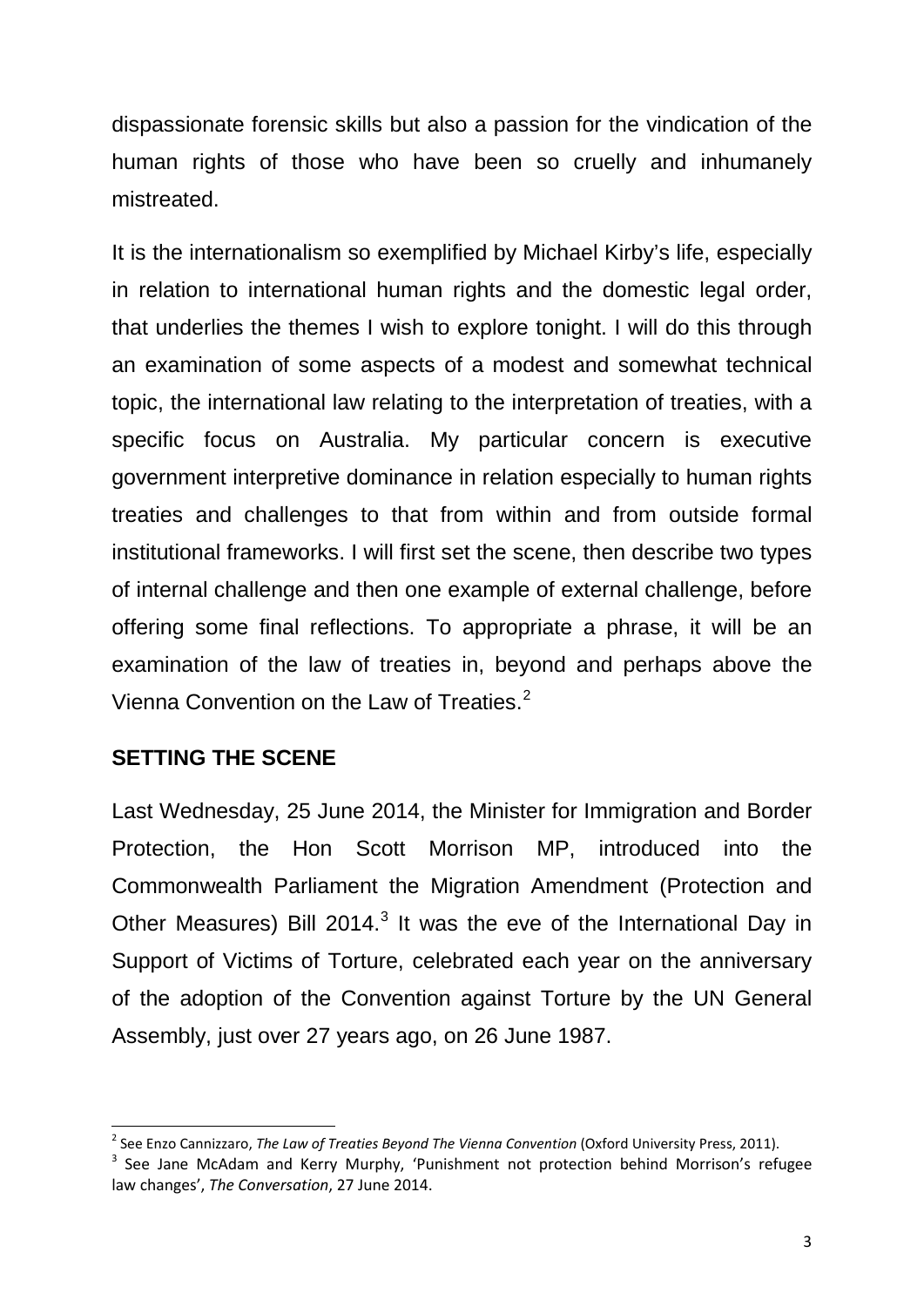That bill proposes the inclusion in the Migration Act of a provision that would explicitly provide that a person seeking to avoid return to a jurisdiction where 'there are substantial grounds for believing that he [or she] would be in danger of being subjected to torture',<sup>[4](#page-3-0)</sup> must show that it is *more likely than not* that he or she would suffer significant harm if returned. 'More likely than not', explained the Minister in his second reading speech, means that there is 'a greater than fifty percent chance that a person would suffer significant harm in the country they are returned to.'[5](#page-3-1)

The Minister further stated that '[t]his is an acceptable position which is open to Australia under international law and reflects the government's interpretation of Australia's obligations.'[6](#page-3-2)

The amendment would reverse the effect of court decisions which require that the claimant show just a 'real chance of significant harm'. This, the Minister noted, was 'the same low threshold that applies to the

- (3) A non-citizen will suffer significant harm if:
	- (a) the non-citizen will be arbitrarily deprived of his or her life; or
	- (b) the death penalty will be carried out on the non-citizen; or
	- (c) the non-citizen will be subjected to torture; or
	- (d) the non-citizen will be subjected to cruel or inhuman treatment or punishment; or
	- (e) the non-citizen will be subjected to degrading treatment or punishment.

<span id="page-3-0"></span> <sup>4</sup> Convention against Torture, art 3.

<span id="page-3-1"></span> $5$  Proposed new section 6A. The new section 6A(3) will provide:

<span id="page-3-2"></span> $6$  Second reading speech. This reflects the wording of the statement of human rights compatibility accompanying the bill: 'It is the Government's position that the risk threshold applicable to the non refoulement obligations under the CAT and ICCPR is higher than the real chance' test. While there is some difference of opinion in international fora and amongst the various national implementations of these obligations, applying the risk threshold of  $-$ more likely than not is considered to be an acceptable position which is open to Australia under international law. The 'more likely than not' threshold reflects the Government's interpretation of Australia's obligations. As courts have applied a lower risk threshold that is inconsistent with this interpretation of Australia's obligations, it is necessary to give express legislative effect to this interpretation.' Statement of compatibility, pp 8-9 (Attachment A to the Explanatory memorandum).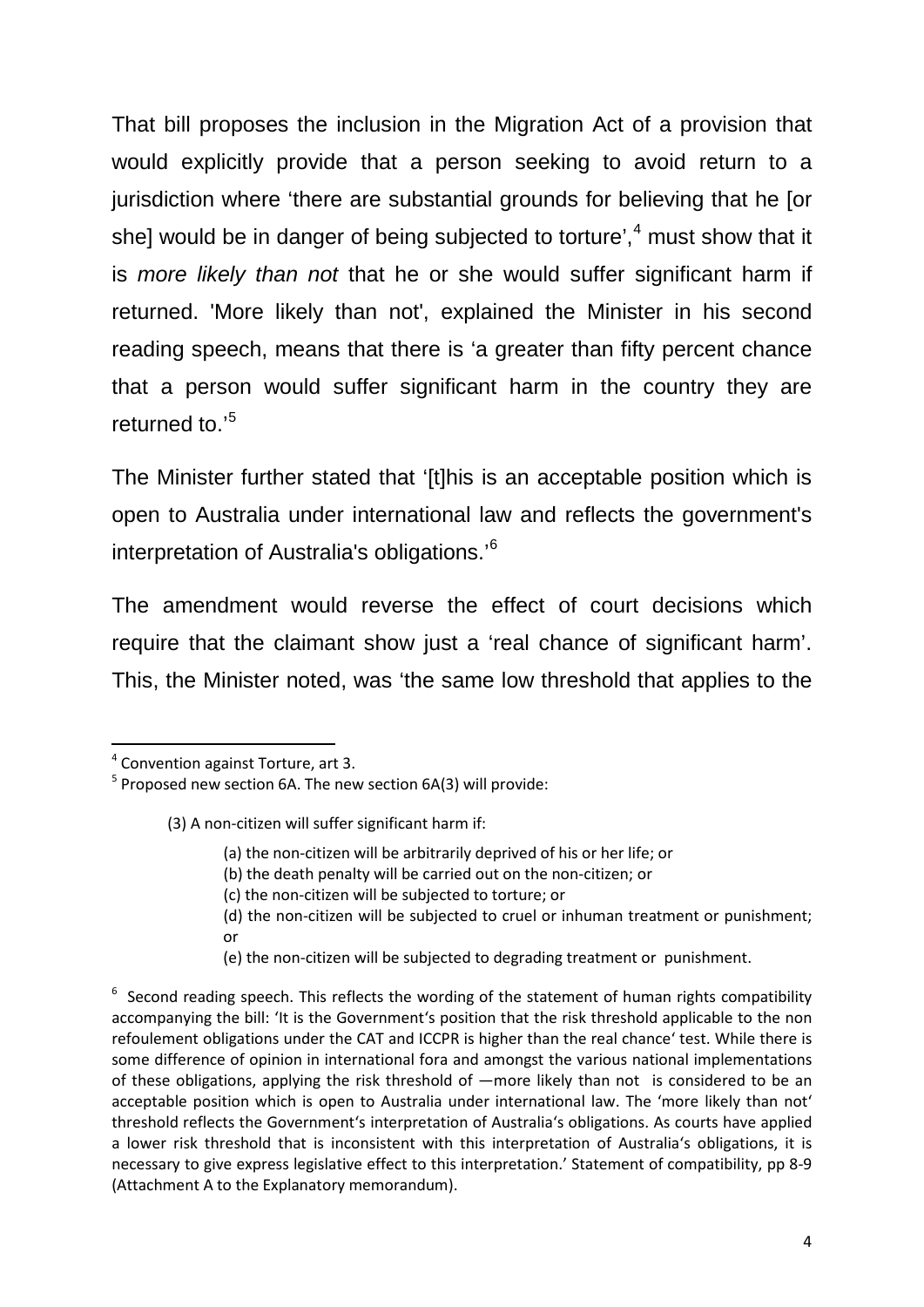assessment of claims under the Refugee Convention' and which 'can be as low as a 10 per cent chance of harm occurring.'

The same change will apply in relation to similar claims made under the ICCPR, which provides a guarantee against refoulement where a person runs a real risk of death or being subjected to cruel, inhuman or degrading treatment.

Together these protections form part of Australia's complementary protection framework regime, introduced by legislation in 2012. This regime seeks to provide protection to those fleeing a real risk of fundamental rights violations but who did not fall within the categories of persons protected by the Refugee Convention. I note in passing that a bill introduced earlier in the current Parliament proposes to abolish this legislative regime, replacing it with a purely administrative process without independent merits review and in which the ultimate safeguard is the personal, non-compellable discretion of the Minister and subject to very limited judicial review).

There have been other legislative changes enacted or proposed in the last year, nearly all of which will make it harder in substantive and procedural terms for a person seeking refuge in this country to make out a claim for protection.

On each occasion the government through the Minister and the documents put before the Parliament has stated that the proposed changes are consistent with Australia's international obligations.

My purpose tonight is not to subject these recent changes and other aspects of the operation of our migration law to substantive critique on the basis of international law, or on policy or ethical grounds, though they plainly need it. From these examples I wish to explore the ways in

5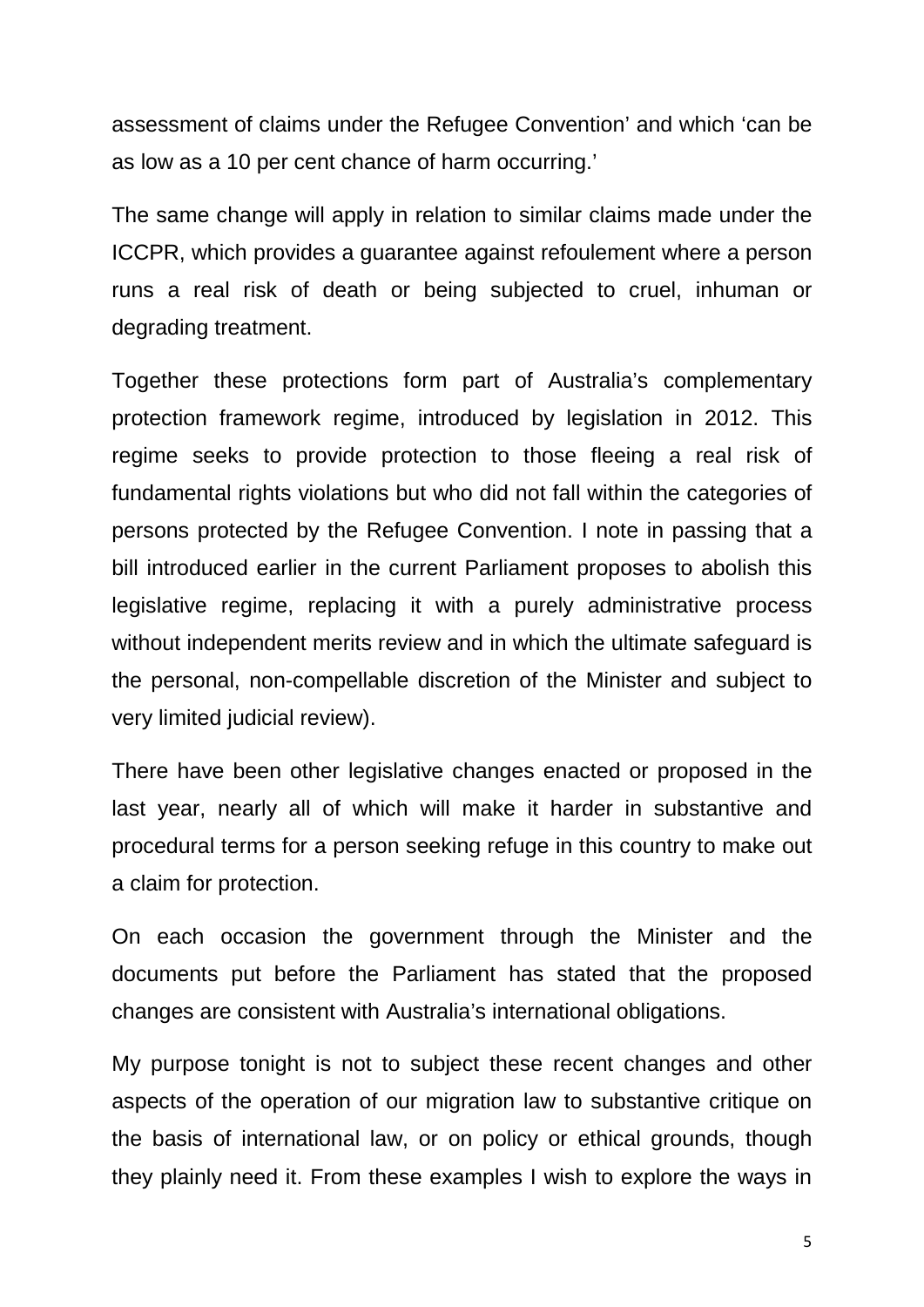which the asserted virtual monopoly of executive government over the control of the meaning of international obligations has been contested by an increasing array of actors, and how this has affected government's responses to and accountability over such issues.

# *Acceptability as a standard of interpretation of treaty obligations*

The Minister's description of the government's interpretation of Australia's obligations under CAT and the  $ICCPR<sup>7</sup>$  $ICCPR<sup>7</sup>$  $ICCPR<sup>7</sup>$  as 'acceptable' is an interesting turn of phrase. Those who wrote these words and the Minister who spoke them did not describe the interpretation as one that involved a generous reading of treaty-based human rights in accordance with the object and purpose of the treaties, nor as the 'most persuasive' or 'a compelling' interpretation of the treaty provisions, nor as one which was in conformity with the views taken by the international supervisory bodies of the scope of the obligations in question.

Of course, an interpretation of a convention which satisfied any of these descriptions might accurately be described as an 'acceptable' interpretation of the treaty, but it would be a modest endorsement indeed. Whether intended or not, the choice of words – 'acceptable and open to Australia under international law' – seems tentative and a little

<span id="page-5-0"></span> $<sup>7</sup>$  And now, indeed, its similar obligations under the CEDAW Convention. The CEDAW Committee has</sup> stated that article 2(d) of the CEDAW Convention obliges States p[arties 'to protect women from being exposed to a real, personal and foreseeable risk of serious forms of gender-based violence, irrespective of whether such consequences would take place outside the territorial boundaries of the sending State party: if a State party takes a decision relating to a person within its jurisdiction, and the necessary and foreseeable consequence is that that person's rights under the Convention will be violated in another jurisdiction, the State party itself may be in violation of the Convention... . For example, a State party would itself be in violation of the Convention if it sent back a person to another State in circumstances in which it was foreseeable that serious gender-based violence would occur.' *MNN v Denmark*, Communication No. 30/2011, UN Doc, decision on admissibility, 15 July 2013, para 8.8. See also *MEN v Denmark*, Communication No. 35/2011, decision on admissibility, 26 July 2013, para 8.8.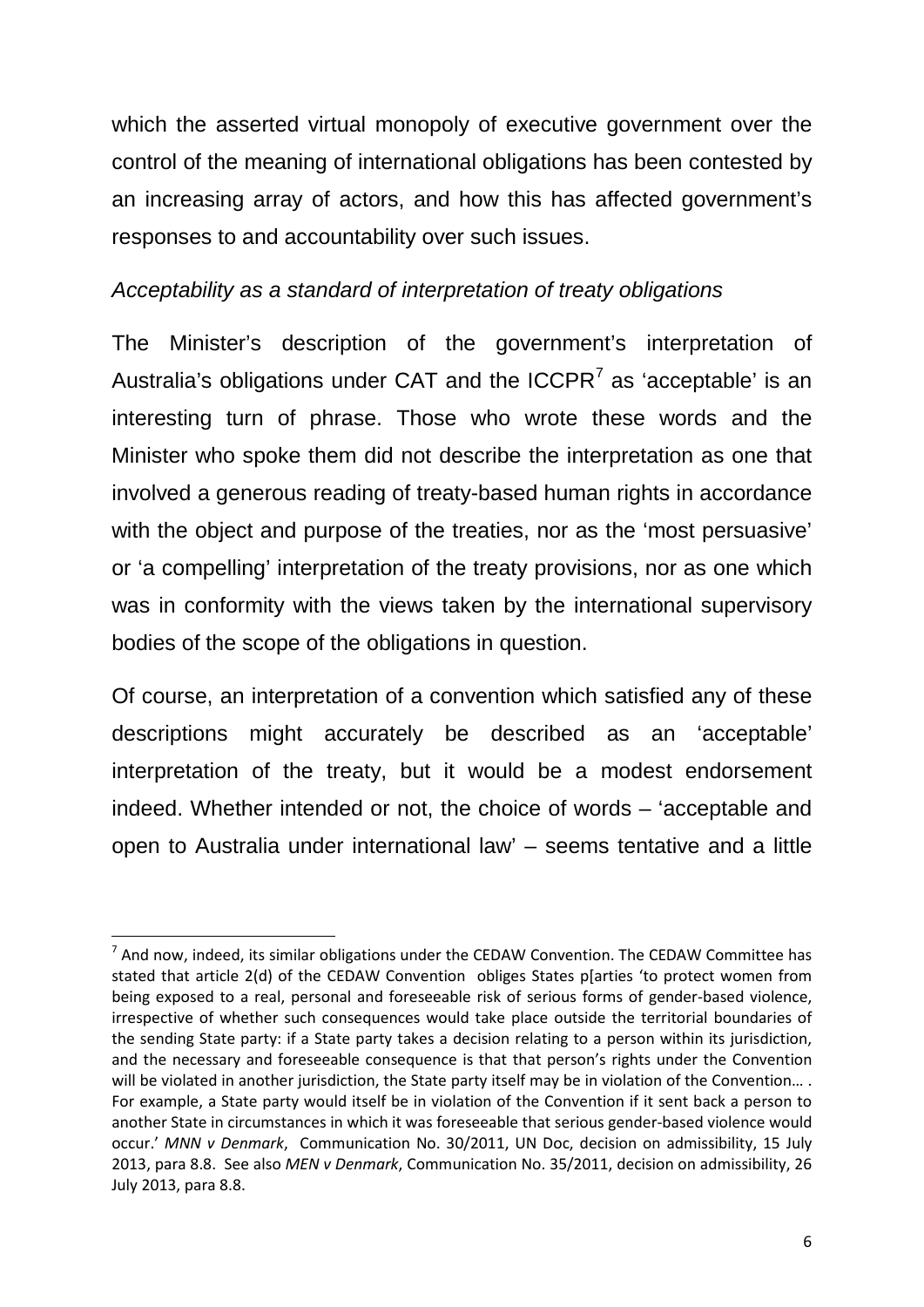defensive. It intimates that there might be other, more acceptable and preferable interpretations.

Nonetheless, it is a prerogative and indeed a necessary function of executive government to articulate its views on the meaning of the treaties it has made and their consequences for the conduct of the State, whether that be to enable or to restrain the State in the exercise of its powers. Our still predominantly State-based system of international law gives the nation-State (and thus pre-eminently the executive government) a privileged position in deciding what a treaty means and the limits it imposes on actions. At the international level, the orthodox position is that, unless States have agreed, collectively or on an ad hoc basis, to submit a contested issue of treaty interpretation to binding adjudication, it is for the States parties collectively to interpret what their commitments mean. Equally, under the international law of treaties, $<sup>8</sup>$  $<sup>8</sup>$  $<sup>8</sup>$  it is</sup> *their* subsequent practice as a group that has the potential to contribute formally to the development of the meaning of the treaty's terms. The limited reciprocity inherent in human rights obligations leaves individual States with a considerable degree of discretion in interpreting their commitments. It is a discretion that is frequently exercised to reduce rather than to expand the scope of human rights protection.

This dominant position of the executive is also to be seen at the national level, particularly so in dualist systems such as Australia where treaties do not become part of domestic law merely by virtue of their entry into force for Australia internationally. However, in this context, when adjudicating on treaty provisions incorporated into domestic law the courts may provide an alternative reading that challenges executive interpretations. They may thus make binding decisions involving a

<span id="page-6-0"></span> <sup>8</sup> Vienna Convention on the Law of Treaties, art 31(3)(a).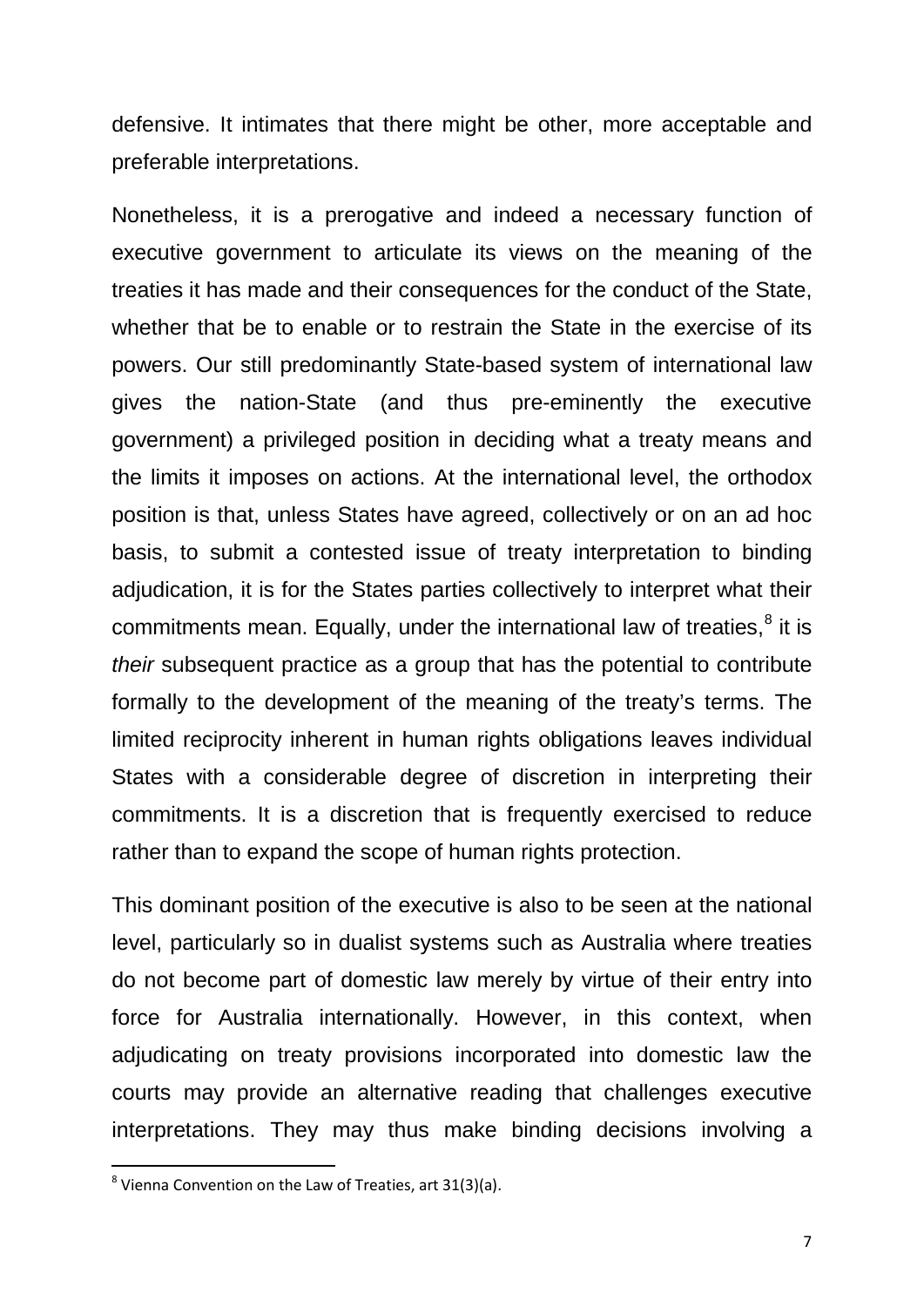rejection of the government's interpretation of its international obligations. However, unless the courts have invoked a constitutional basis to frustrate a government measure, a government can generally reinstate its preferred interpretation and policy through legislative amendment. So we have seen last week, and on many occasions previously.

Four decades ago statements such as the one made by the Minister about government's understanding of its treaty obligation might have met with limited contestation. Quiet engagement by international bodies such as the UNHCR, some political lobbying by refugee advocates, and perhaps some incisive analysis from one or other of the small band of academics who had access to Grahl-Madsen's authoritative tome on refugee law, might have been the order of the day; an inquiry by a parliamentary committee might have been the only forum offering a higher profile examination of the international legal issues that were in play. There was then no UN Human Rights Committee or Committee against Torture, no Parliamentary Joint Committee on Human Rights, few human rights NGOs with the expertise and resources to take up these issues, limited access to the international sources of expert knowledge and State practice on these issues, and a relatively small international legal community outside government.

Today, of course, it is a different story: there is a burgeoning, vibrant and well-informed international law community inside and outside government, an NGO community literate in the international law of human rights, the information is readily available, and there are new ways of organising and publicising critiques through electronic means. All of these make possible a significantly higher level of critical engagement with executive views. I will discuss two of them –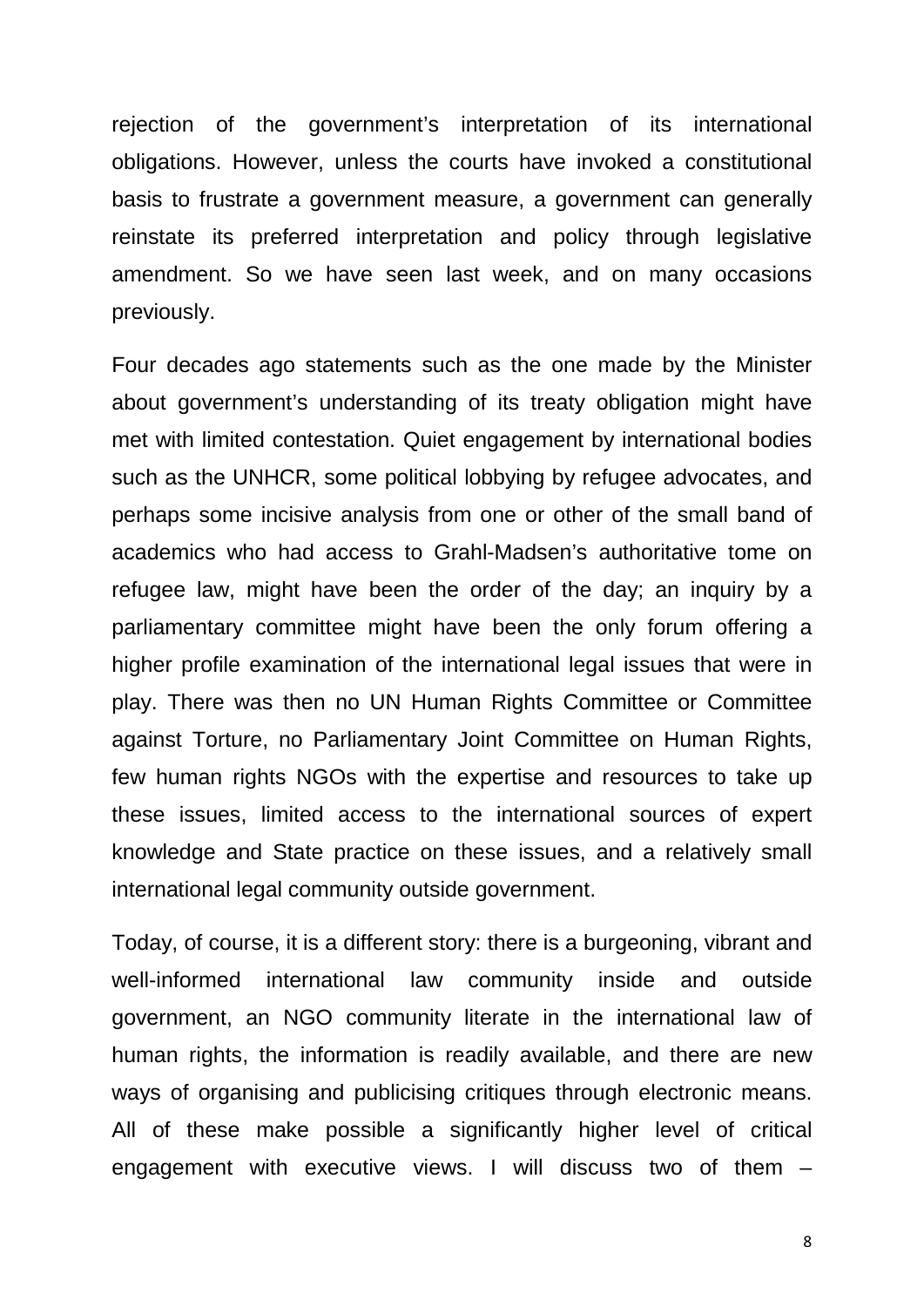international expert bodies and an example of a Parliamentary institution.

# *Challenges to executive government parsing of human rights treaties*

The government's position in relation to what has to be shown to make out a claim of complementary protection under the ICCPR and CAT, is not the only interpretation available. The decisions of the Australian courts have made this clear. The government notes that 'there is some difference of opinion in international fora and amongst the various national implementations of these obligations' and that its approach represents an 'acceptable' interpretation that was in fact the original intention of the complementary protection legislation. The differing national approaches are a reference to the Canadian and US approaches, which have adopted the 'more likely than not' test in this context.

One competing interpretation is to be found in the pronouncements of the UN Committee against Torture, the body of independent experts established by States parties under the Torture Convention to carry out functions which include the review of State reports and the examination of individual complaints of violation of the Convention. In fact, most of the Committee's work dealing with individual complaints has involved assessments of claims that persons were being returned to a country where they would face torture.

The Committee against Torture has declared itself unimpressed with the domestic legal standard adopted by Canada and the United States in relation to return to torture, noting that the 'more likely than not' standard 'involves a much stricter standard than reflected in the Committee's

9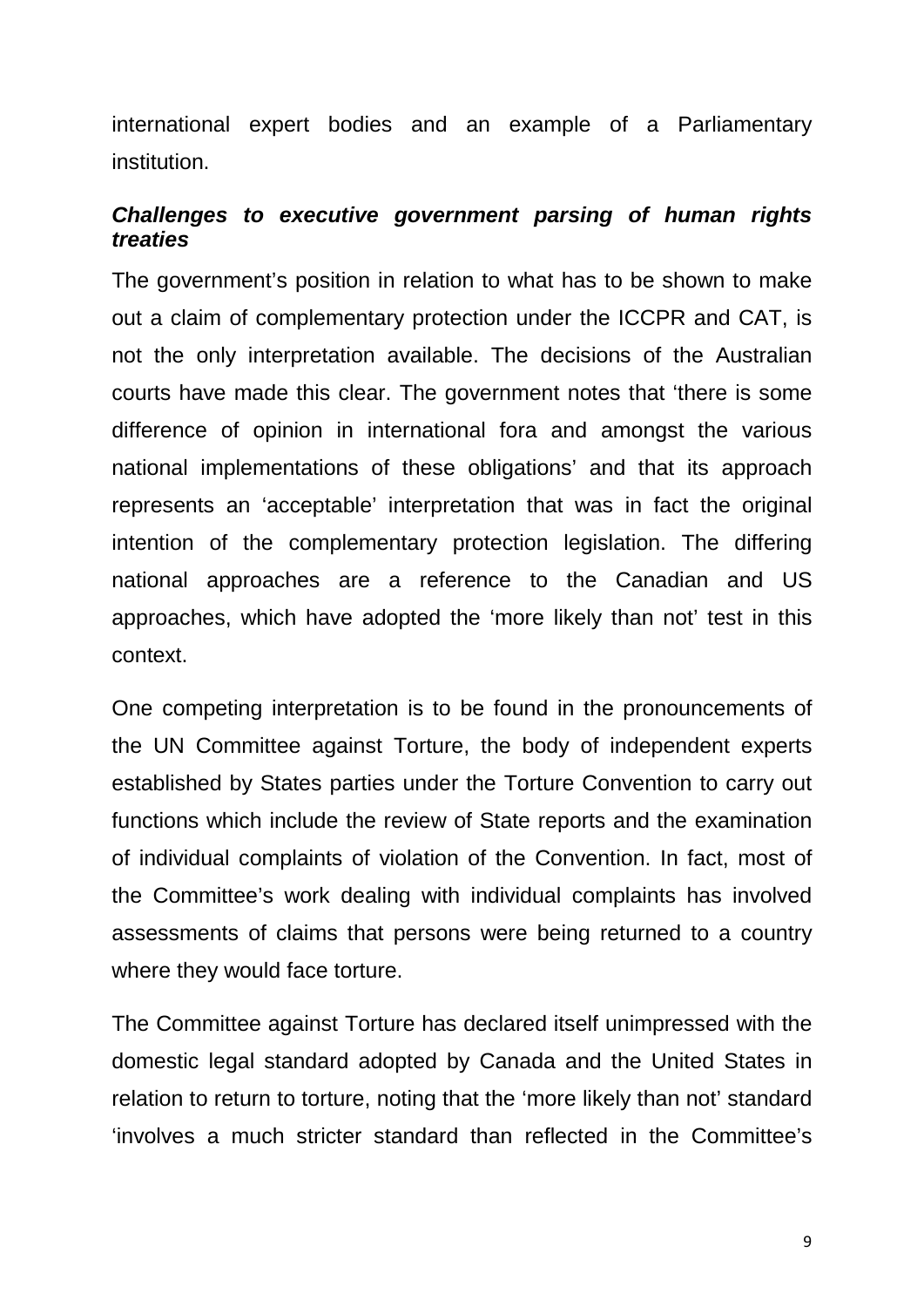<span id="page-9-4"></span>jurisprudence'.<sup>[9](#page-9-0)</sup> The United States has explained that the US had adopted this approach in order to align the standard to be applied under the CAT with that already applied by the US courts under the Refugee Convention.<sup>[10](#page-9-1)</sup>

While the case law of the Committee against Torture has not articulated its position as clearly as it might have, it seems this committee considers the 'more likely than not' standard is a different one from that required by a proper interpretation of the Convention. Comments by the UN Human Rights Committee also indicate that the proposed standard falls short of what the ICCPR requires.<sup>[11](#page-9-2)</sup>

# *The status of the UN human rights treaty bodies more generally*

These are, of course, not the only instances in which actions by the Australian government have been argued to be inconsistent with the relevant treaties. The UN human rights treaty bodies have concluded that Australia has violated the treaties in a number of individual cases over the last few decades.<sup>[12](#page-9-3)</sup> In their review of Australia's periodic reports under the treaties, the committees have also expressed the view that Australia's law and practice is inconsistent with international standards in a number of respects, and offered recommendations as to how these shortfalls might be remedied.

The orthodox view expressed by States, including Australia, has been that the general and specific statements of the committees are, in

<span id="page-9-1"></span> $10$  CAT/C/SR.427, para 9 (2000).

<span id="page-9-0"></span> <sup>9</sup> Manfred Nowak and Elizabeth McArthur, *The United Nations Convention Against Torture*

*A Commentary* (Oxford University Press, 2008) 154 (quoting CAT/C/SR.242, para 17).

<span id="page-9-2"></span><sup>11</sup> See, eg, UN Human Rights Committee, *Pillai v Canada*, Communication No 1763/08, 25 March 2011, pp 21-22 (Individual opinion by committee members Keller, Motoc, Neuman, O'Flaherty and Rodley).

<span id="page-9-3"></span><sup>12</sup> For an overview, see Remedy Australia, *Follow-up Report on violations by Australia of ICERD, ICCPR & CAT in individual communications (1994-2014)*, [http://remedy.org.au/reports/2014\\_Follow-](http://remedy.org.au/reports/2014_Follow-Up_Report_to_treaty_bodies.pdf)[Up\\_Report\\_to\\_treaty\\_bodies.pdf.](http://remedy.org.au/reports/2014_Follow-Up_Report_to_treaty_bodies.pdf)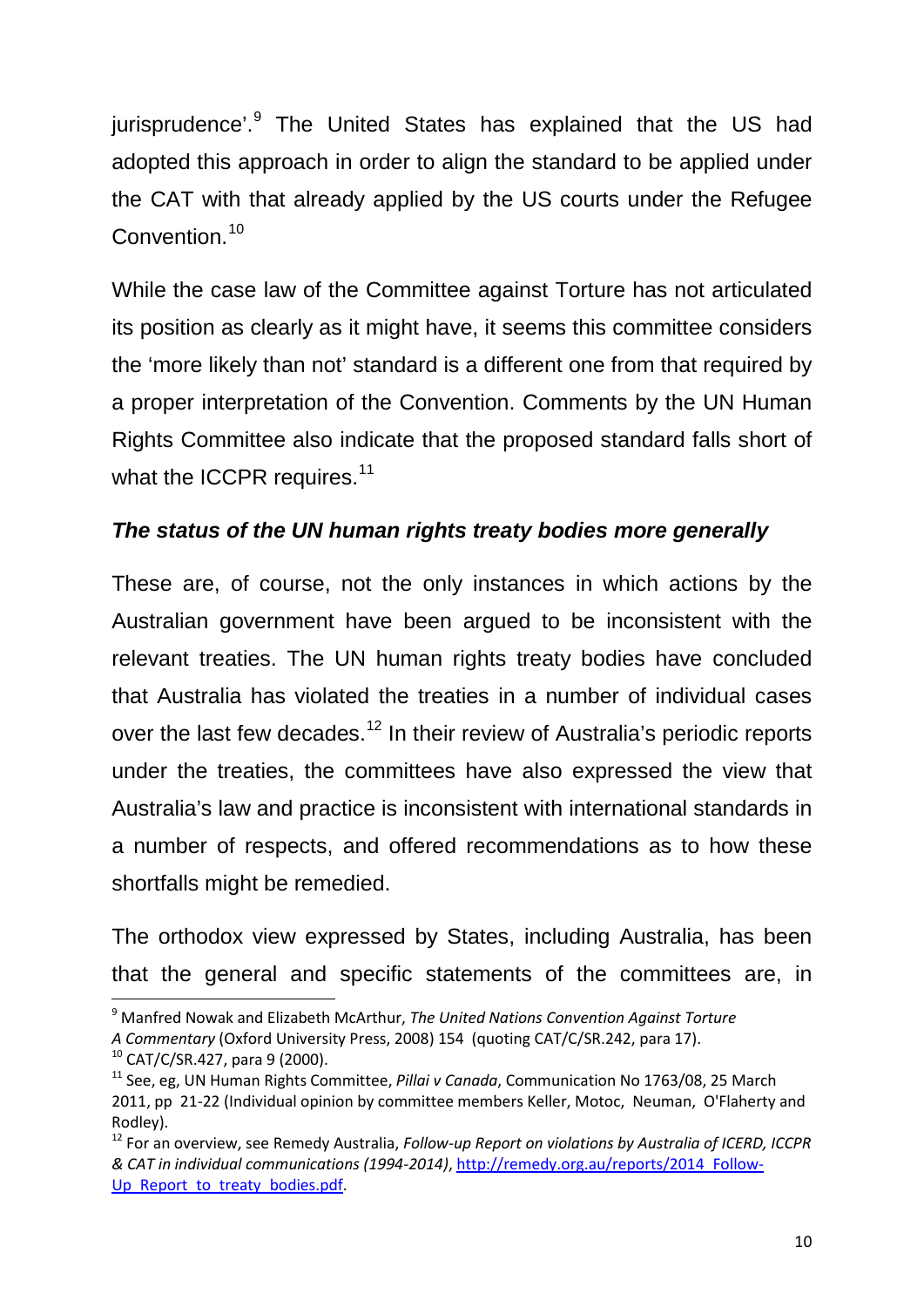normative terms, no more than informed (and sometimes ill-informed) recommendations to States parties for their consideration. Thus, it is said, no obligation to *comply* with such views exists, though there may be an international legal obligation to give due consideration to these recommendations in good faith and also, arguably, to give reasoned responses when they are rejected. Much of the academic commentary puts it slightly higher<sup>[13](#page-10-0)</sup> (including that authored by some members and former members of such bodies<sup>[14](#page-10-1)</sup>).

The responses by States to what they perceive as claims by UN human rights treaty bodies to a higher legal status for their views and recommendations, have been unfavourable and in some instances robustly so. Most international lawyers will be aware of the emphatic and critical responses made in 2005 by a number of States when the UN Human Rights Committee issued its general comment on reservations to the International Covenant on Civil and Political Rights.<sup>[15](#page-10-2)</sup> Another equally interesting episode, less noticed in the literature took place in late 2008. This involved a series of statements made by the United States, during the drafting by the UN Human Rights Committee of its general comment on the obligations of States parties to the First Optional Protocol to the ICCPR.[16](#page-10-3) That Optional Protocol allows the Committee to consider allegations by individuals of violations of the

<span id="page-10-0"></span> $13$  See, eg, Nowak and Macarthur, above n [9,](#page-9-4) pp 777-778.

<span id="page-10-1"></span><sup>&</sup>lt;sup>14</sup> See, eg, Ivan Shearer, ['The Australian Bill of Rights Debate: The International Law Dimension'](http://samuelgriffith.org.au/docs/vol21/vol21dinner.pdf), *Proceedings of the Twenty-first Conference of The Samuel Griffith Society*, Adelaide, 2009, ix-x (noting at p x: 'The Committee thus adopts a nuanced conclusion as to the status of its views, falling just short of stating them to be binding, but by stating them to be "authoritative" it gives to those views a status far higher than that of mere recommendations for consideration by the respondent State party.') And, it should be said, the duty to consider recommendations and to provide a substantive response is one with which Australia has in general sought to comply, though one may not always agree with the substantive arguments made in response to adverse findings.

<span id="page-10-2"></span> $15$  General comment 24 (52) (2004).

<span id="page-10-3"></span><sup>&</sup>lt;sup>16</sup> Human Rights Committee, General comment No 33 (2008).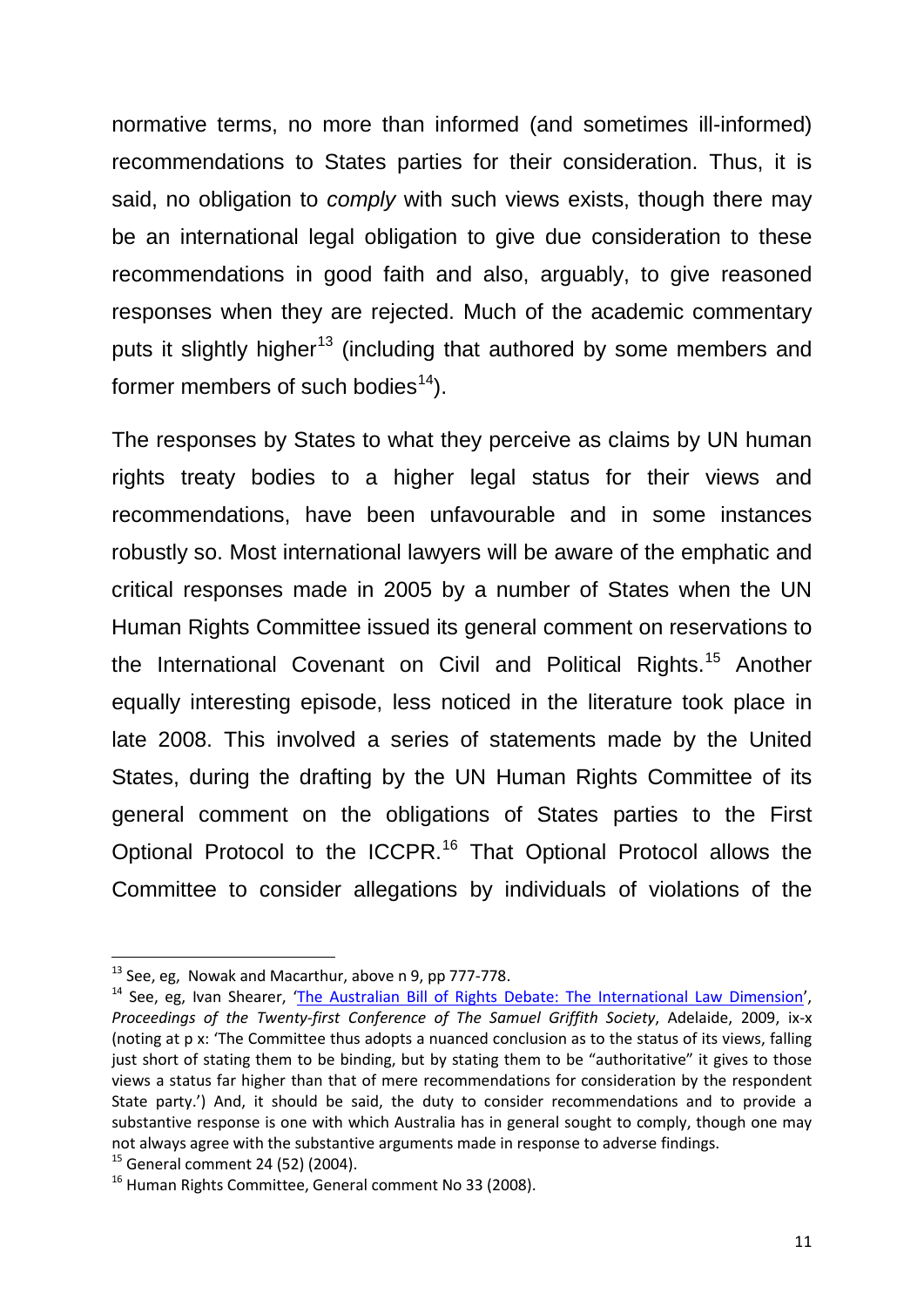ICCPR against States which are parties to both the Covenant and the Optional Protocol.

Though not a party to the Optional Protocol, the United States as a party to the Covenant considered it appropriate to give the Human Rights Committee and the international community the benefit of its views on the role of the Committee and the status of its various outputs.

The particular concerns of the US were what it saw to be the pretensions by the Committee to claim that it was a quasi-judicial body, that its conclusions had some 'determinative' or 'authoritative' legal status, and that States parties to the Optional Protocol were obliged to give effect to the views of the Committee as part of an obligation to provide a remedy for violations.

The gist of the two sets of comments<sup>[17](#page-11-0)</sup> provided by the US can be gleaned from its second démarche in which the US expressed its appreciation for the Committee's efforts to improve the draft general comment. While this had led to the elimination of 'some of the flawed reasoning and problematic conclusions' in the initial draft, the main conclusions of the final version 'remain[ed] unsupported by the plain text of the Covenant, its Optional Protocol, the negotiating history of the two treaties and international law on treaty interpretation.<sup>[18](#page-11-1)</sup> The comments also refer to the Committee's attempt to 'arrogate to itself a legal

<span id="page-11-1"></span><span id="page-11-0"></span><sup>&</sup>lt;sup>17</sup> Comments of the United States of America on the Human Rights Committee's 'Draft General Comment 33: The Obligations of States Parties Under the Optional Protocol to the International Covenant Civil and Political Rights' *October 17, 2008*, [http://www.state.gov/documents/organization/138851.pdf;](http://www.state.gov/documents/organization/138851.pdf) Observations of the United States of America on the Human Rights Committee's General Comment 33: The Obligations of States Parties under the Optional Protocol to the International Covenant on Civil and Political Rights, *December 22, 2008*, [http://www.state.gov/documents/organization/138852.pdf.](http://www.state.gov/documents/organization/138852.pdf) Extracts from both appear in *Digest of United States Practice in International Law 2008*, <http://www.state.gov/documents/organization/138513.pdf> , pp 252-261 and 261-266. <sup>18</sup> *Digest of United States Practice in International Law 2008*, pp 261-262.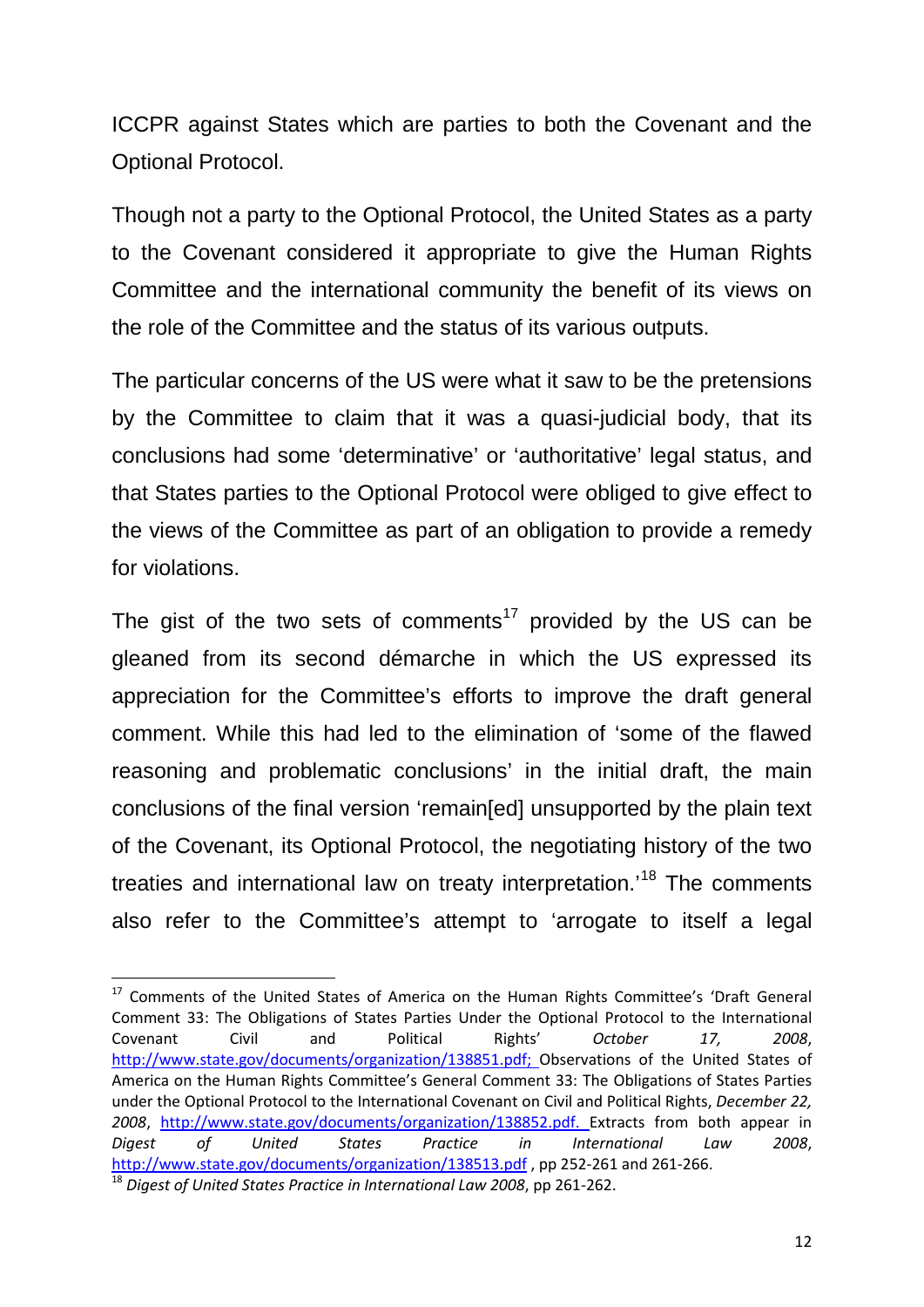authority<sup>[19](#page-12-0)</sup> that has no basis in international law and criticise it for basing 'its extraordinary assertion' on three arguments, none of which are sound in law or logic.<sup>'[20](#page-12-1)</sup>

This is what, in academic terms, we would call a 'clear fail'.

During this same period the United States also offered its views in relation to a General comment adopted by the Committee against Torture on the implementation of the general obligations in the Torture Convention.[21](#page-12-2) In that General comment the CAT made a number of statements about the role of the Committee and the authority and legal consequences of its general comments and decisions in individual cases. The United States rejected what it saw as the assertion of 'an exceptionally broad, new power for the Committee that States Parties had not given' to it, namely requiring compliance with the Committee's concluding observations and views in individual cases. $^{22}$  $^{22}$  $^{22}$  It concluded by offering the Committee some advice as to how it might more usefully deploy its efforts:

37. Finally, and as a general matter, the United States observes that General Comment 2 is presented in the style of an advisory opinion issued by a juridical body. … the General Comment is replete with legal pronouncements, many of which have little or no textual or historical foundation. The United States considers this approach unbefitting of the Committee's role and reputation as a body charged with assisting and advising States Parties with respect to their implementation of the Convention. Neither does the United States consider the legalistic approach embodied in General Comment 2 to be the most effective

<span id="page-12-0"></span> <sup>19</sup> *Id* at p 262.

<span id="page-12-1"></span><sup>20</sup> *Id* at p 264.

<span id="page-12-2"></span><sup>21</sup> Committee against Torture, *General comment No 2* (2008).

<span id="page-12-3"></span><sup>22</sup> Observations on UN Committee Against Torture General Comment No. 2, *Digest of United States Practice in International Law 2008*,<http://www.state.gov/documents/organization/138513.pdf> , p 269, p 271, para 35. The comment concluded: 'Thus, with respect to both concluding observations and individual communications, the Convention grants no authority to the Committee to issue legally binding views on States Parties' obligations.' *Id* at p 272, para 36.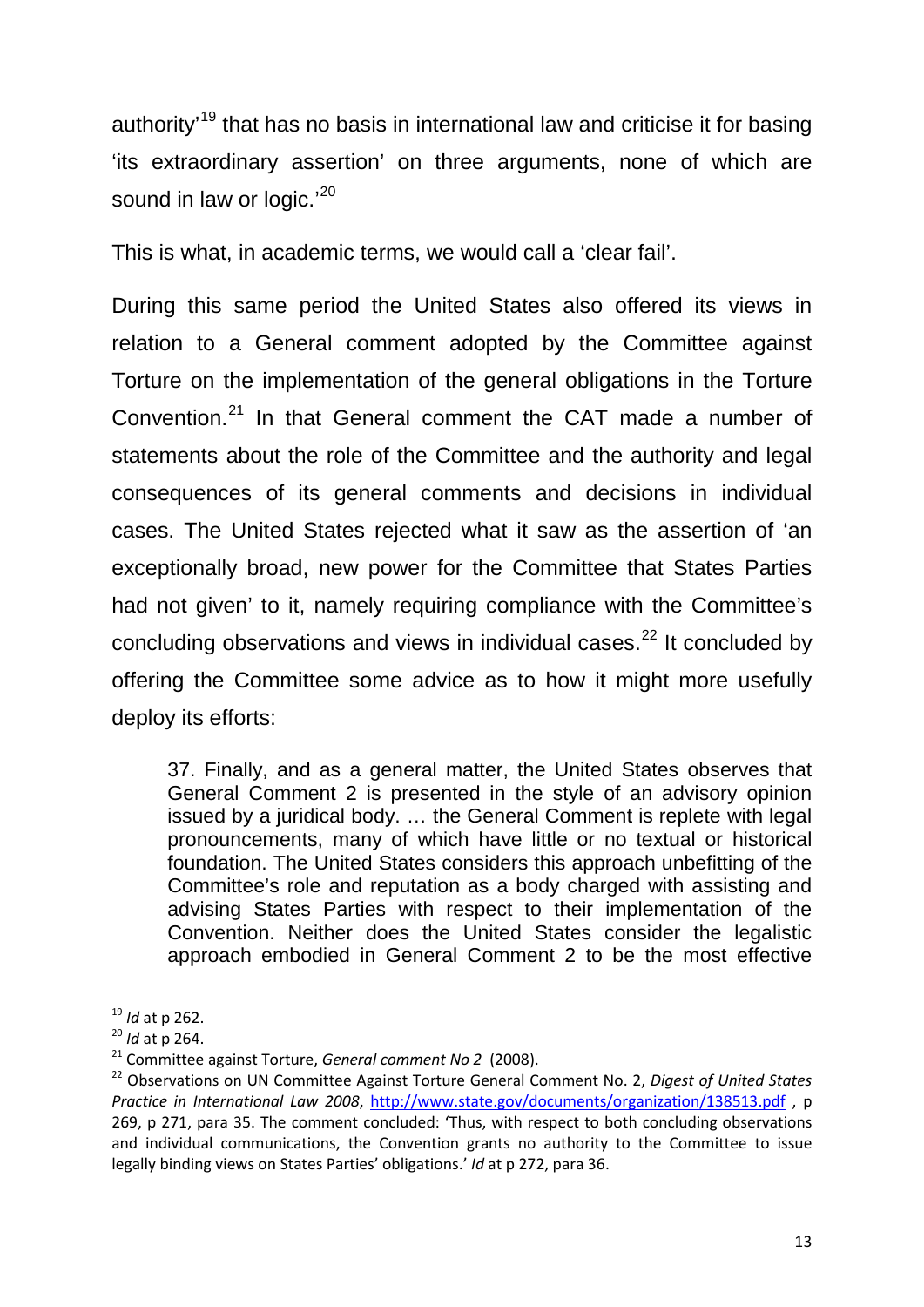means of advancing the objectives of the Convention, namely the prevention of torture and ill-treatment. Having reviewed several hundred reports of States Parties and having considered numerous individual cases, the Committee is in the unique position of being able to identify the most important themes, patterns, best practices, and lessons learned regarding the prevention of torture and ill-treatment. The United States considers that the Committee, rather than issue conclusory and ill-founded legal pronouncements would be doing a great service by distilling and disseminating such valuable information to the international community.

While the public record does not show whether other States contributed in such a robust way, there is little doubt that many States would share the underlying legal analysis put forward, even if they do not articulate this in such a systematic or energetic way. $23$ 

Australia's responses to the concluding observations and individual complaints decisions of the UN human rights treaty bodies manifest the same view: that these bodies do not generate legally binding outcomes, that their recommendations will be considered seriously, but that there is no obligation to accept the committee's interpretations as binding or to give effect to their recommendations. $24$  Generally a reasoned explanation for declining to accept an interpretation or follow recommendations, particularly in individual cases, is provided.

<span id="page-13-0"></span> $23$  Though it may be noted that Australia 'commend[ed] the [Human Rights] Committee for its initiative in drafting General Comment 33.' CCPR/C/AUS/Q/5/Add.1, p 3 (Issue 3) (2009).

<span id="page-13-1"></span><sup>&</sup>lt;sup>24</sup> For example, in its Response to the List of Issues raised by the Human Rights Committee in relation to Australia's fifth periodic report under the ICCPR, Australia commented: 'The Australian Government reiterates its position that the views of the Committee adopted under the First Optional Protocol are to be considered in good faith by States parties and that considerable weight should be given to them, although they are not formally binding in law.' CCPR/C/AUS/Q/5/Add.1, p 3 (Issue 3) (2009).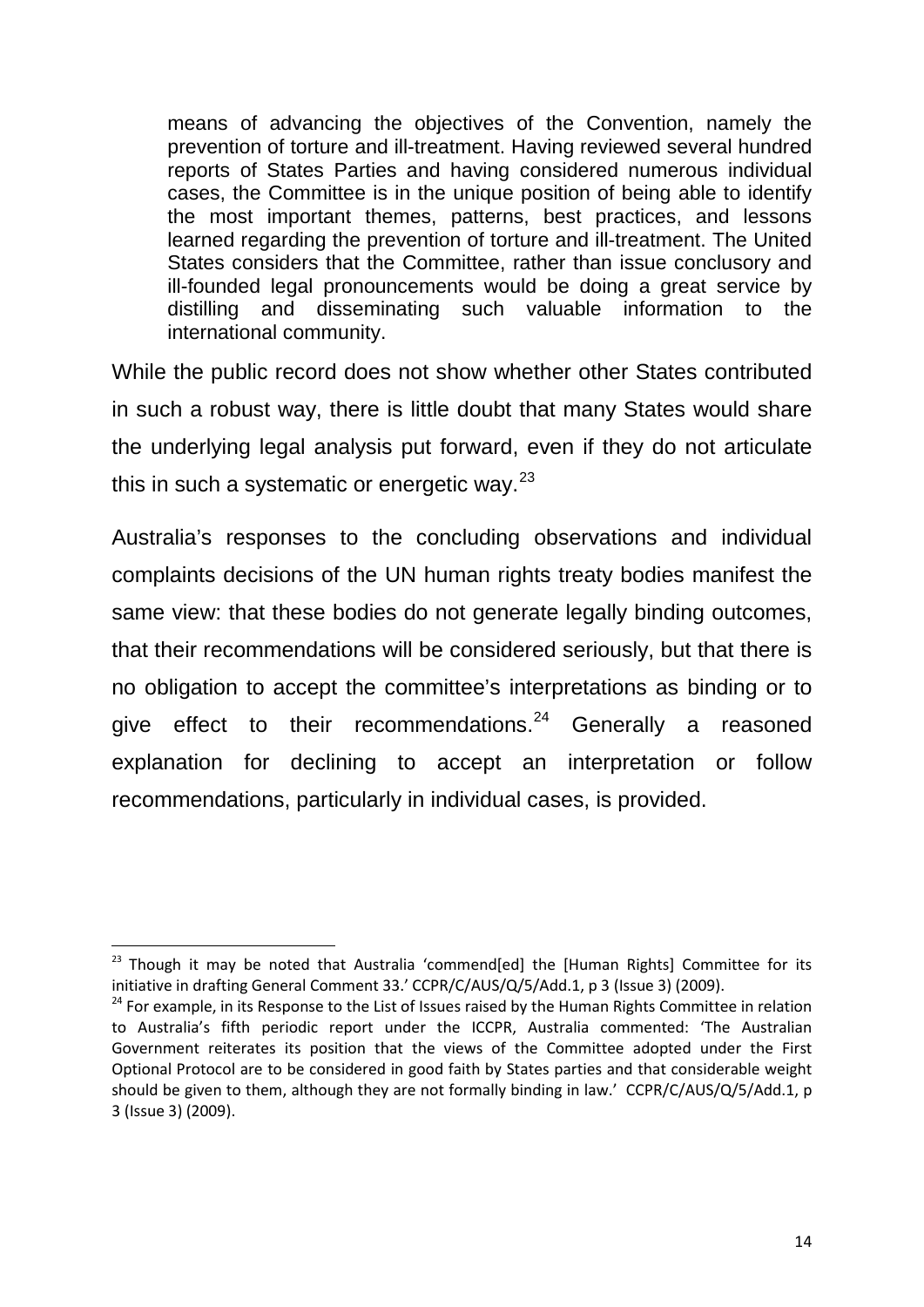#### *Game, set and match?*

At one time such a clear government rejection of a committee view set out in an individual case or in a more general interpretation, may have been enough to quell contestation. But today it is certainly not. To adopt a 'reject adverse interpretation/decision, publish rejection on website, and file' approach would fail fully to reflect the role that non-binding legal pronouncements play and how law has an authority and meaning irrespective of government's view of it.

Opinions can be legitimate and have persuasive power for various reasons: the status or a formal authority of the speaker, the persuasiveness of their reasoning, and recognition by others, are some of the factors that may mean a person's views are listened to. And the output of UN human rights treaty bodies is found everywhere – it has spread into the academic commentaries, the submissions of advocates in courts and of those seeking to change policy or laws, the analysis of human rights commissions and other public bodies and of civil society organisations, and the judgments of international and national courts – it even occasionally achieves some prominence in the press and thereby contributes to public debate.

Equally importantly, States invoke such output in their submissions to international bodies, in their submissions in domestic contexts. Even when the State is not the first party to resort to these sources, its engagement is not purely on the formal level of the status of such materials but is substantive, often arguing the merits of its case within the framework elaborated by these non-authoritative interpreters. Thus, these interpretations become part of the legal discourse and of the cognitive and rhetorical framework within which arguments about the

15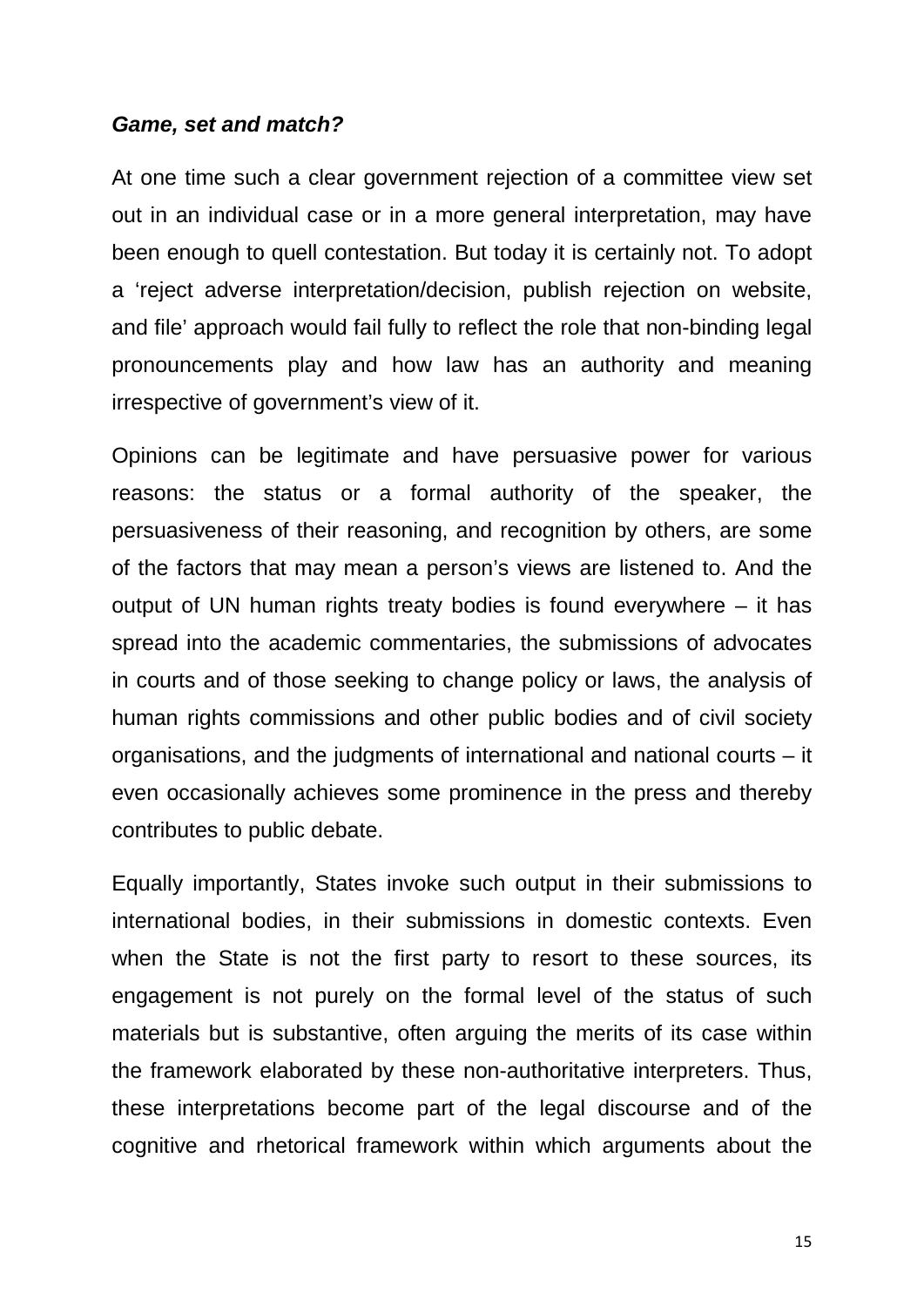human rights are conducted. Such pronouncements matter, deliberatively, politically and legally, even if they are not formally binding. Perhaps it is the fear of such outcomes that partially motivated the public slap-down of the Human Rights Committee and Committee against Torture to which I have referred.

## *Parliamentary scrutiny and challenges – the Parliamentary Joint Committee on Human Rights*

Yet the recent challenges to the executive domination of treaty interpretation are not confined to the international level or civil society engagement. The next dimension of the challenge to the executive domination that I want to explore is the role of Parliaments in scrutinising on a systematic basis the executive's interpretation of Australia's international obligations, above all its human rights obligations. While I do not want to underrate the considerable human rights work that has been done systematically and on an ad hoc basis in Australian Parliaments over decades, the last decade has seen important developments in that regard.

This has been the result of the introduction in the ACT and Victoria of statutory bills of rights based on international treaties (in particular the ICCPR) and at the federal level the Australian Human Rights Framework, which I understand has been recently 'disappeared' from the Attorney-General's Department website.<sup>[25](#page-15-0)</sup> In the case of the

[http://web.archive.org/web/20130504090306/http://www.ag.gov.au/RightsAndProtections/Human](http://web.archive.org/web/20130504090306/http:/www.ag.gov.au/RightsAndProtections/HumanRights/Pages/default.aspx) [Rights/Pages/default.aspx](http://web.archive.org/web/20130504090306/http:/www.ag.gov.au/RightsAndProtections/HumanRights/Pages/default.aspx) (As of May 2013). The current (4 July 2014) version of the page contains no mention of or link to the Australian Human Rights Framework :

<span id="page-15-0"></span><sup>&</sup>lt;sup>25</sup> Compare the archived webpage, 'Australia's Human Rights Framework' at [http://web.archive.org/web/20130519095952/http://www.ag.gov.au/RightsAndProtections/Human](http://web.archive.org/web/20130519095952/http:/www.ag.gov.au/RightsAndProtections/HumanRights/HumanRightsFramework/Pages/default.aspx) [Rights/HumanRightsFramework/Pages/default.aspx](http://web.archive.org/web/20130519095952/http:/www.ag.gov.au/RightsAndProtections/HumanRights/HumanRightsFramework/Pages/default.aspx) (as of May 2013), reachable from the 'Human rights and anti-discrimination' webpage at

<http://www.ag.gov.au/RightsAndProtections/HumanRights/Pages/default.aspx>(4 July 2014).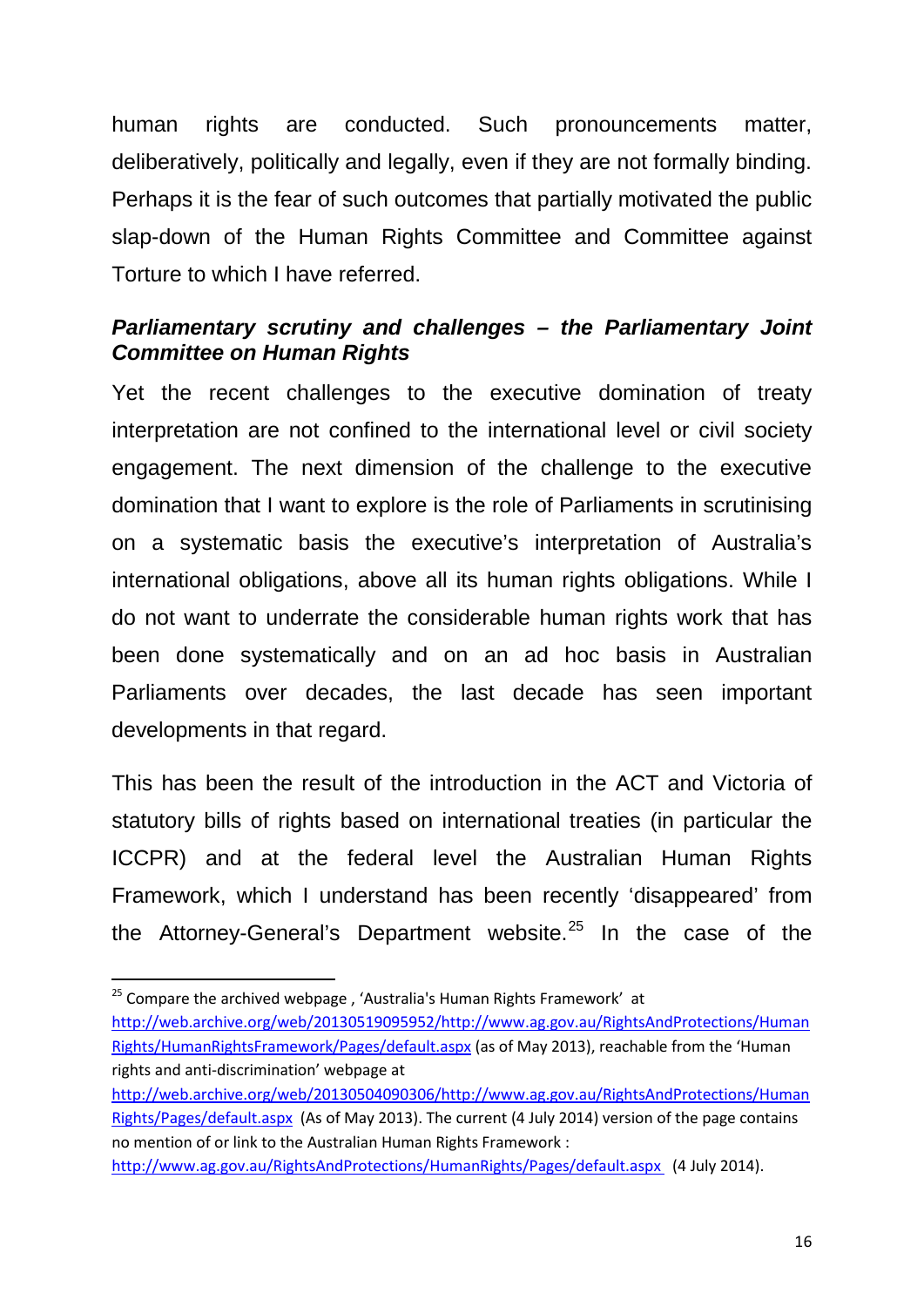Commonwealth Parliament, the significant change has been the establishment of the Parliamentary Joint Committee on Human Rights (PJCHR) with its mandate of scrutinising bills and legislation for compatibility with seven UN human rights treaties. That committee has been operative now for about two years, during which time it has reviewed more than four hundred bills and thousands of legislative instruments, and published almost thirty reports.<sup>[26](#page-16-0)</sup>

I should note that I serve as external legal adviser to the PJCHR. My remarks do not purport to represent the views of the committee; and I refer only to matters on the public record.

As is well-known to many of you, a central feature of the *Human Rights (Parliamentary Scrutiny) Act 2011* which established the committee is the requirement that any bill introduced into Parliament be accompanied by a statement of human rights compatibility. The committee takes these statements as the starting-point for its examination of the bills. Sometimes these statements contain a clear articulation of the executive's understanding of its international obligations and how the bill in question is compatible with them. On other occasions the committee seeks clarification from the responsible Minister of whether and how a bill is consistent with treaty obligations. Sometimes the committee accepts the Minister's explanation or interpretation, on other occasions the committee may take a different view of scope and meaning of the relevant obligation. Sometimes the dialogue continues, sometime it rests there.

<span id="page-16-0"></span><sup>&</sup>lt;sup>26</sup> See Parliamentary Joint Committee on Human Rights, http://www.aph.gov.au/Parliamentary\_Business/Committees/Joint/Human\_Rights.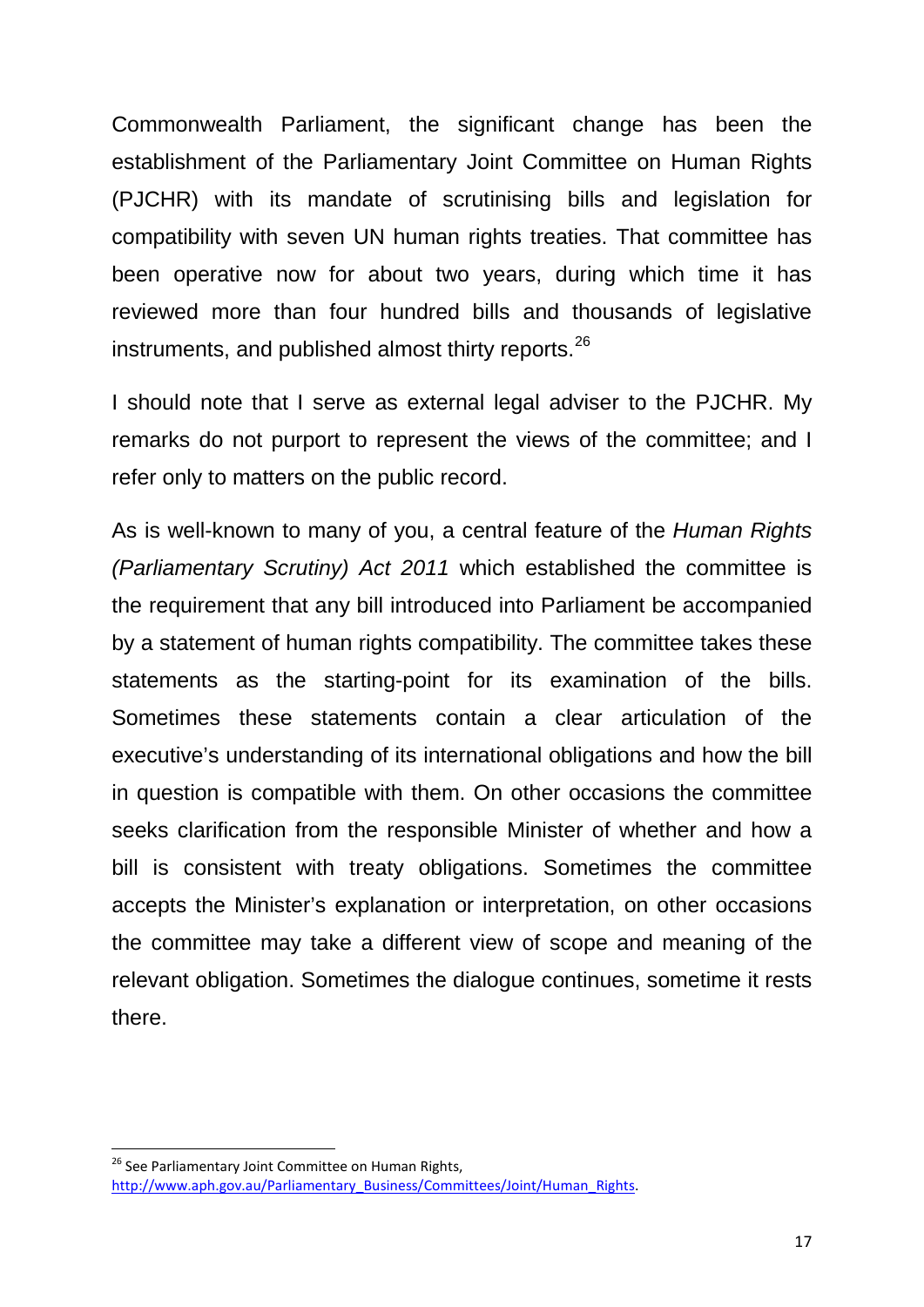The international legal issues on which the committee has expressed views that are or may be at odds with the positions of the executive government include:

- the extraterritorial extent of Australia's obligations under relevant human rights treaties and its responsibility in relation to acts occurring outside its territory (in particular on Manus Island and Nauru $)^{27}$  $)^{27}$  $)^{27}$
- the understanding of the concept of discrimination and the meaning of 'special measures' under international law and Australian law[28](#page-17-1)
- the applicability of international fair trial criminal guarantees to civil penalty provisions which are a common feature of many Commonwealth regulatory statutes<sup>[29](#page-17-2)</sup>
- the non-implementation in Australian law of a *Pinochet* exception arguably required by the Convention against Torture, which would permit the prosecution for the offence of torture to be brought against a person who would otherwise enjoy immunity under international and domestic law<sup>[30](#page-17-3)</sup>
- the consistency with the rights to social security, an adequate standing of living and non-discrimination of changes to social security benefits paid to single parents.<sup>[31](#page-17-4)</sup>

<span id="page-17-0"></span> <sup>27</sup> Parliamentary Joint Committee on Human Rights, *Migration Legislation Amendment (Regional Processing and Other Measures) Act 2012 and related legislation, Ninth Report of 2013*, June 2013.

<span id="page-17-1"></span><sup>28</sup> Parliamentary Joint Committee on Human Rights, *Stronger Futures in the Northern Territory Act 2012 and related legislation*, Eleventh Report of 2013, June 2013.

<span id="page-17-2"></span><sup>29</sup> See generally Parliamentary Joint Committee on Human Rights, Practice Note 2 (interim), *Human rights and civil penalties*,

<span id="page-17-3"></span><sup>30</sup> See Parliamentary Joint Committee on Human Rights, *Fourth Report of 2013*, March 2013, pp 42- 47; *Sixth Report of 2013*, May 2013, pp 228-232, and *First Report of the 44th Parliament*, December 2013, pp 97-99, especially at paras 2.23-2.36.

<span id="page-17-4"></span><sup>31</sup> Parliamentary Joint Committee on Human Rights, *Social Security Legislation Amendment (Fair Incentives to Work) Act 2012, Final Report*, *Fifth Report of 2013*, p 38, para 1.120.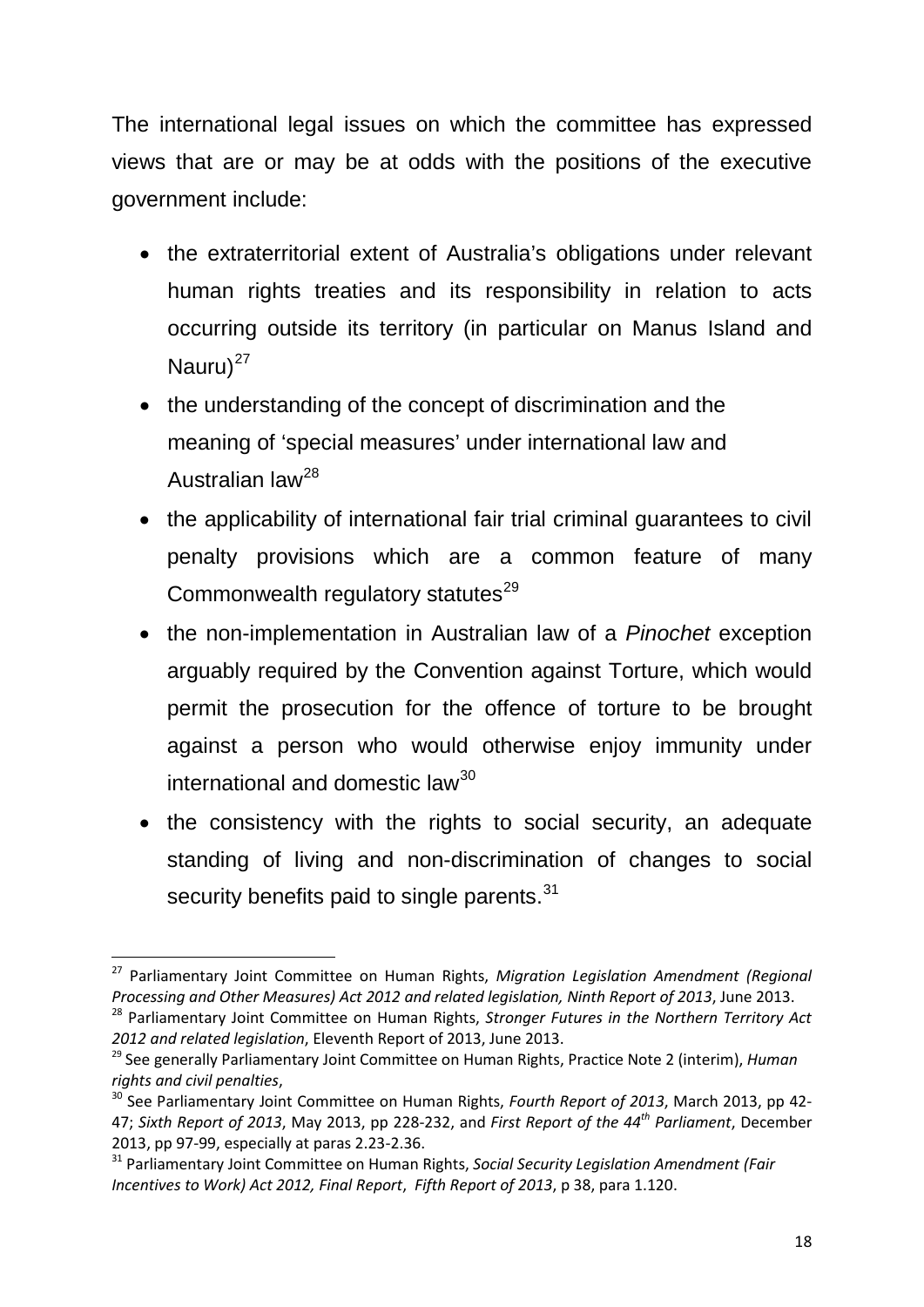The committee has also engaged with the complementary protection issues which I have already mentioned. In a March 2014 report it questioned whether interpreting the 'real risk' standard to require a showing that harm was more likely than not to occur was consistent with the ICCPR and CAT.<sup>[32](#page-18-0)</sup> It also expressed the view that the ICCPR and CAT require that an effective remedy be available under domestic law in relation to threatened violations of the right not to be refouled, and that this remedy must, as a matter of international obligation, include the possibility of an independent review of the merits of any such claim.<sup>[33](#page-18-1)</sup> It remains to be seen what government's final response to these views will be, and what will become of the complementary protection legislation.

I think it is fair to say that government has thus far rarely been prepared to directly concede that its view on any significant issue of human rights interpretation is not the better view or that it needs to be reviewed in light of the committee's comments. Nonetheless, government has engaged with the committee, setting out its views on the substantive content of legal obligations and their applications to the legislative measures in question.

If government does not appear to modify its views or even accept that there may be other legitimate interpretations – whether 'acceptable' or even preferable ones--- what value does this process have, other than as another subject for academics to research? There are various answers to this – but my interest is in its relevance to an improved discussion around international law and above all human rights law.

<span id="page-18-0"></span> <sup>32</sup> Parliamentary Joint Committee on Human Rights, *Fourth Report of the 44th Parliament*, March 2014, paras 3.44-3.47.

<span id="page-18-1"></span><sup>33</sup> Parliamentary Joint Committee on Human Rights, *Fourth Report of the 44th Parliament*, March 2014, paras 3.57-3.63.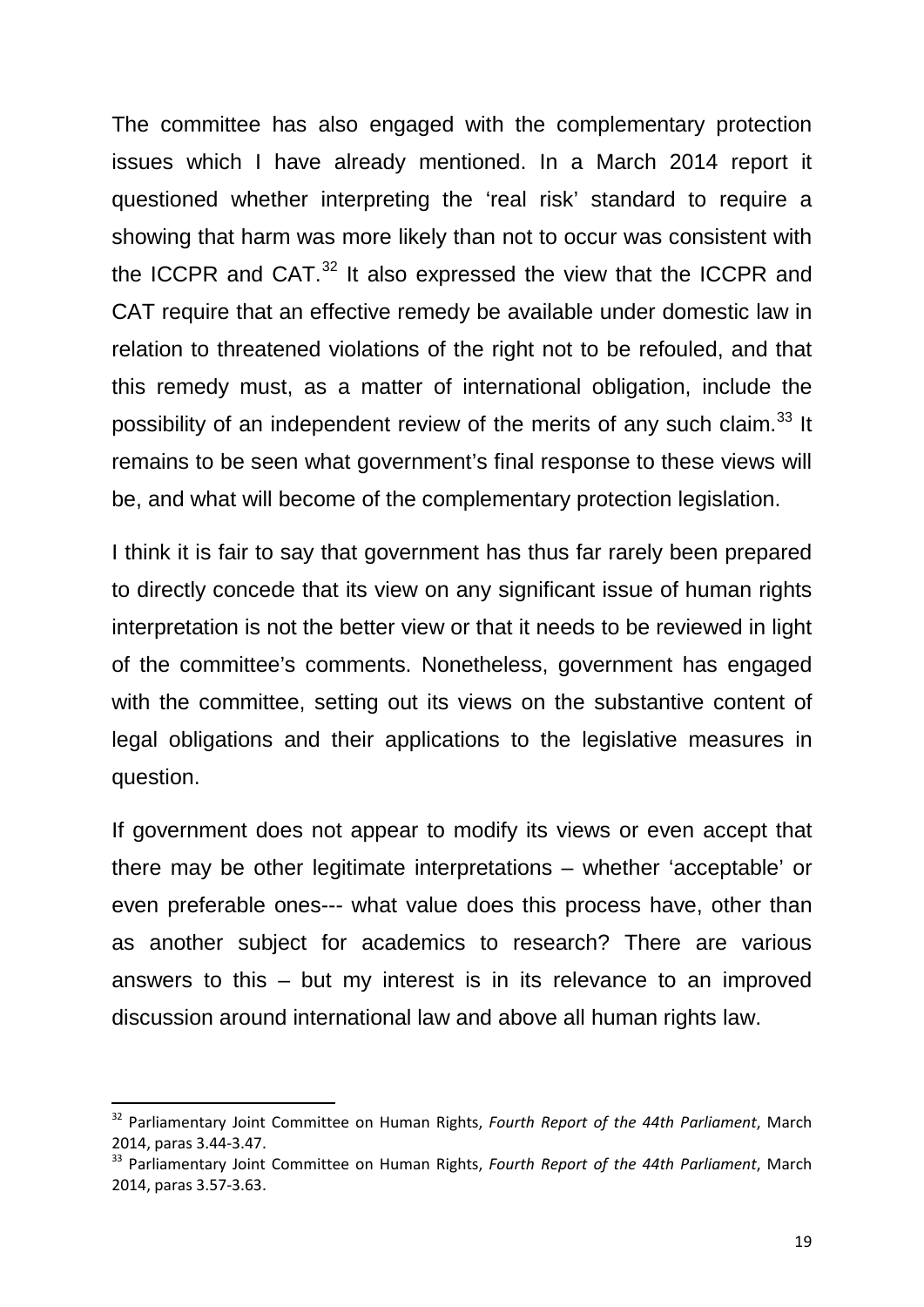The positive contribution that such a process makes to the implementation of international human rights law domestically is that it opens up a forum independent of the executive that can systematically undertake an assessment of compatibility with international standards across legislation in many areas. The statement of compatibility requirement and the dialogue between the committee and Ministers made public in the committee's reports, provide government with the opportunity to clearly articulate the reasons for the interpretation it has adopted, and for a reasoned response to committee concerns or views. It thus provides a clearer and often more detailed explanation of the views of government and the justification for them.

But fundamentally the procedure limits the capacity for uncontested interpretation by executive fiat. Government cannot simply just state a position and say, that's it. A Parliamentary body can ask why it is that human rights protections appear to have become a ceiling rather than a floor, why it is that narrow interpretations of rights rather than generous ones are consistently adopted, and why government instinctively gravitates to the more intrusive limitations on rights when other options are available. Seeking such explanations and relevant information has led to a revealing dialogue in a number of cases about the interpretation of particular provisions, government's understanding (and sometimes lack of understanding) of international legal principles and a transparent debate about a range of contested issues.

And it has also provided a forum for civil society organisations to articulate law and policy based challenges to government limitation of rights.

20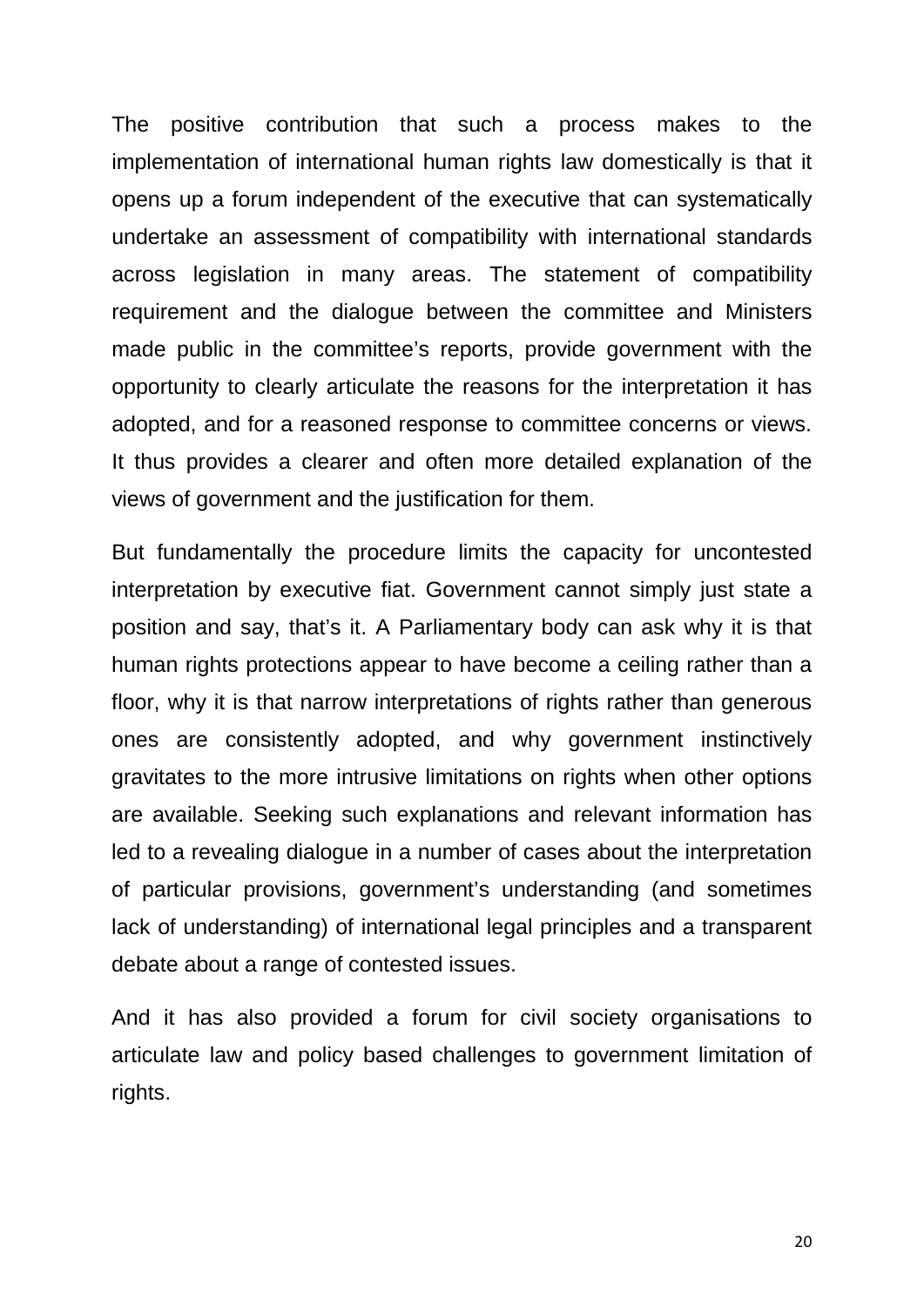### *Beyond the institutions of the State*

Thus far, my concern has been with different forms of challenge to the interpretive statements of executive governments within what are in essence State-sponsored institutions – treaty regimes at the international level established by States – or the different organs of the nation-State itself (I have focused on one aspect of the role of the legislature). But this is to operate within a confined world, one in which ownership of international law and of human rights is professionally claimed and administered by an epistemic community or communities whose practice of their discipline also means patrolling its boundaries and the credentials of those who might be heard as legitimate participants in any debate over its significance or meaning. Koskenniemi<sup>[34](#page-20-0)</sup> and others have pointed this out, and most if not all of us who 'practise' international law in the broad sense of the word 'practise' are implicated in this process, even as we believe or hope that our engagement is in support of a progressive undertaking.

However, this does not mean that international lawyers or the formal State and international institutions have a monopoly of ownership of international law or its use, even inside those State-controlled intellectual and institutional bastions.

Early in the drafting of the UN Convention on the Rights of Persons with Disabilities disability advocates proposed the inclusion in the new convention of the 'right to self-determination'. This was a concept frequently invoked in the disability community, in order to address the systematic denial of autonomy faced by persons with disabilities everywhere. International lawyers, and I was among them, patiently (and

<span id="page-20-0"></span> <sup>34</sup> Martti Koskenniemi, 'The Politics of International Law – 20 Years Later' (2009) 20(1) *European Journal of International Law* 7.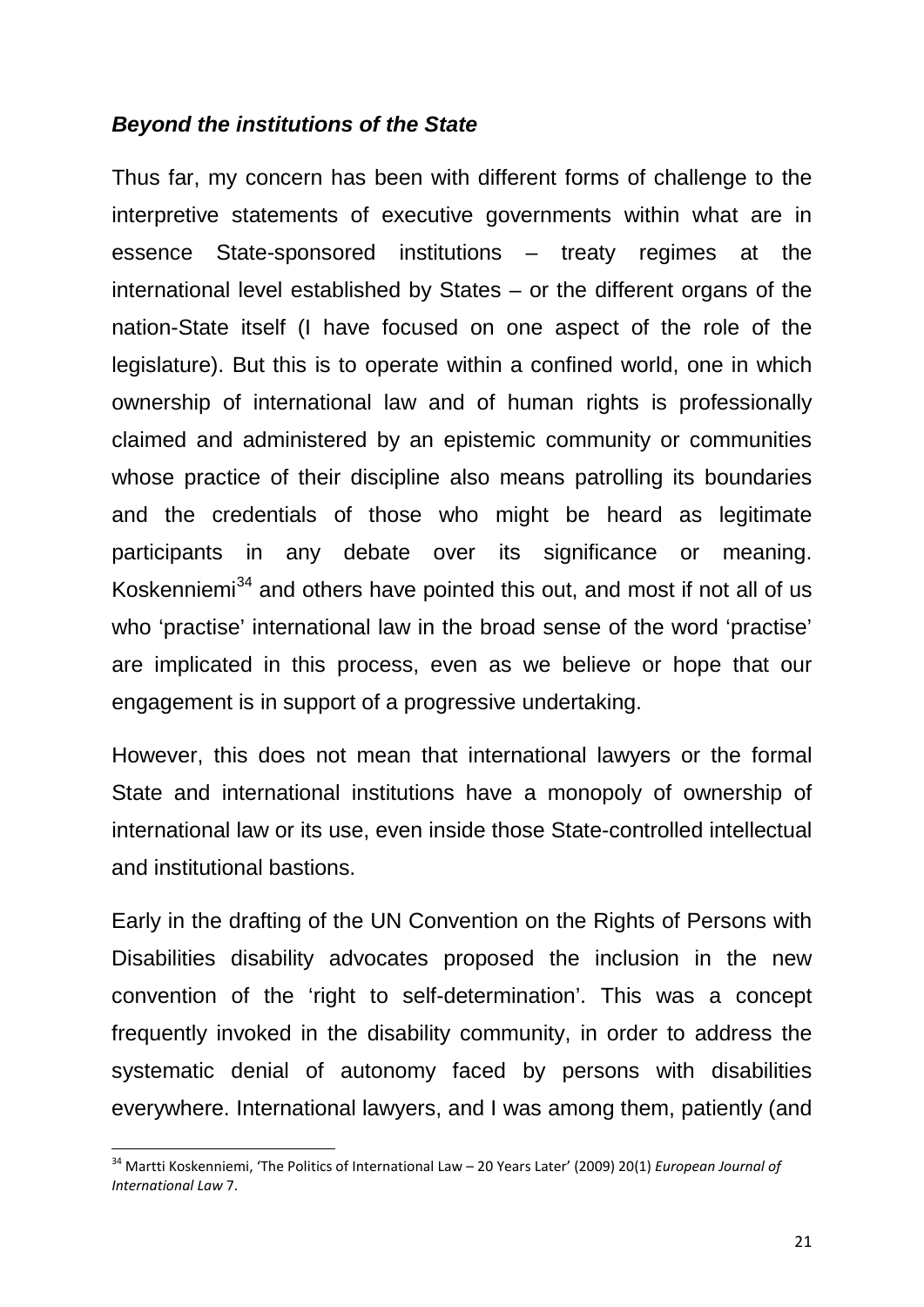perhaps a little arrogantly) explained that the 'right to self-determination' was already 'taken': it had a special meaning in international law and was enjoyed only by 'peoples'. I wonder whether that was the right approach, or whether a right described in those same words but understood differently should have been included in the convention, rather than consigning the articulation by those affected of how they viewed their rights to the world outside international law. We international lawyers knew the meaning of the 'right to selfdetermination', but so did persons with disability – and we were probably both right as to its meanings, actual and potential, in international law.

### *Peoples' tribunals*

Among the more theoretically and politically interesting engagement with international law free of executive government constraints has been its use by peoples' tribunals. By these I mean public opinion or civil society tribunals rather than the political show trials that have been a popular expedient under some repressive or revolutionary regimes. Such tribunals, frequently growing out of a social movement around a particular cause have proliferated in recent decades.<sup>[35](#page-21-0)</sup>

Citizen-based and organised rather than State-sponsored, such tribunals claim legitimacy and relevance on a number of bases independent of any State authorisation. They serve various functions, ranging from the collection and preservation of evidence of atrocity with attendant publicity, with the hope of a future State-sponsored criminal prosecution or other reparatory procedure, as an archive acknowledging and ensuring the memory of suffering, to attempts to bring about reform to

<span id="page-21-0"></span><sup>&</sup>lt;sup>35</sup> Michael Kirby served in 1992 as a member of a peoples' tribunal on Tibet. See Permanent Peoples' Tribunal , *Session on Tibet, Verdict*, 20 November 1992 (revised version 14 December 1992) and Michael Kirby, 'Decision of the Permanent Tribunal of Peoples in its session on Tibet, Strasbourg, France, November 1992' (1994) 68 *Australian Law Journal* 135.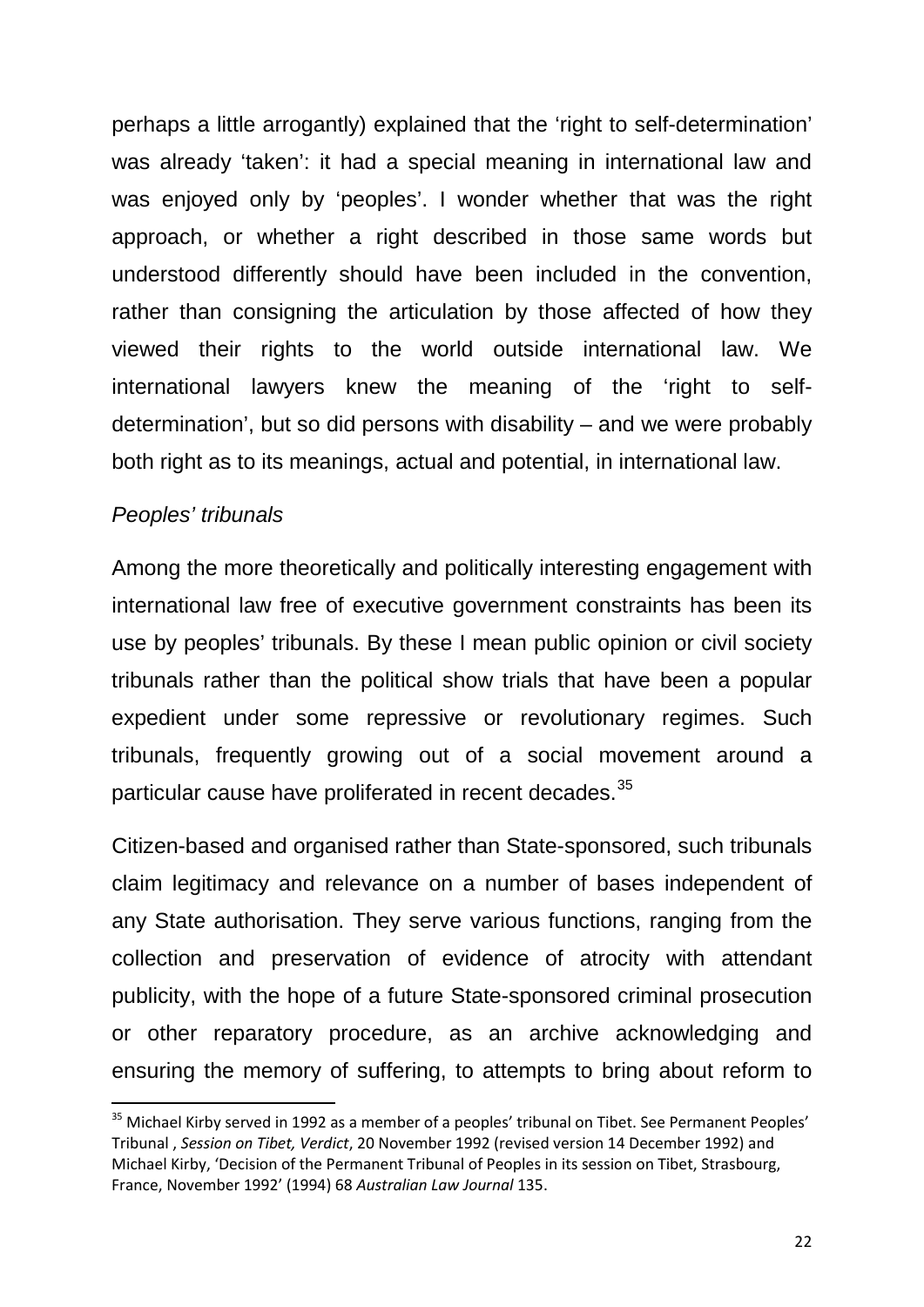international structure involving disparities of economic, political and social power.

A striking feature of many of the civil society tribunals that have been held in recent years is their commitment to and invocation of the norms and values of international law. They are not uncritical in their assessment of the power structures underpinning contemporary international law and of particular bodies of law. Yet they assign great importance to positive law, in particular the law of human rights and humanitarian law<sup>[36](#page-22-0)</sup> and civil society's power to claim for itself and to interpret the rights conferred by international law.

Among the examples that are well-known are the original Russell Tribunal from the 1960s dealing with the Vietnam war, the Tokyo International Women's Tribunal on Military Sexual Slavery (held in  $2000$ ,  $37$  the World Tribunal on Iraq held after the 2003 Iraq War, and the more recent and controversial Russell Tribunal on Palestine.<sup>[38](#page-22-2)</sup> But these are just a few of dozens of such tribunals held in recent decades, with the issues addressed ranging from water disputes in Latin America to the adequacy of modern international humanitarian law, the treatment of asylum-seekers and migrants in Europe, the regulation of the

<span id="page-22-1"></span><sup>37</sup> The Women's International War Crimes Tribunal for the Trial of Japan's Military Sexual Slavery, Judgment, and the condine: continue online:  $\langle \text{http://www1.ica.abc.ore/vaww-net-} \rangle$ [japan/english/womenstribunal2000/Judgement.pdf>](http://www1.jca.apc.org/vaww-net-japan/english/womenstribunal2000/Judgement.pdf); Christine Chinkin, 'Women's international tribunal of Japanese military sexual slavery" (2001) 95 *American Journal of International Law* 335.

<span id="page-22-0"></span><sup>&</sup>lt;sup>36</sup> Gabrielle Simm and Andrew Byrnes, "International Peoples' Tribunals in Asia: political theatre, juridical farce or meaningful intervention?" (2014) 4 *Asian Journal of International Law* 103, and Andrew Byrnes and Gabrielle Simm, "Peoples' tribunals, international law and the use of force" (2013) 36 (2) *University of New South Wales Law Journal* 711.

<span id="page-22-2"></span><sup>&</sup>lt;sup>38</sup> Craig Borowiak, 'The World Tribunal on Iraq: Citizens' Tribunals and the Struggle for Accountability' (2008) 30 *New Political Science* 161; Arthur Blaser, 'How to Advance Human Rights without Really Trying: An Analysis of Nongovernmental Tribunals' (1992) 14 *Human Rights Quarterly* 339.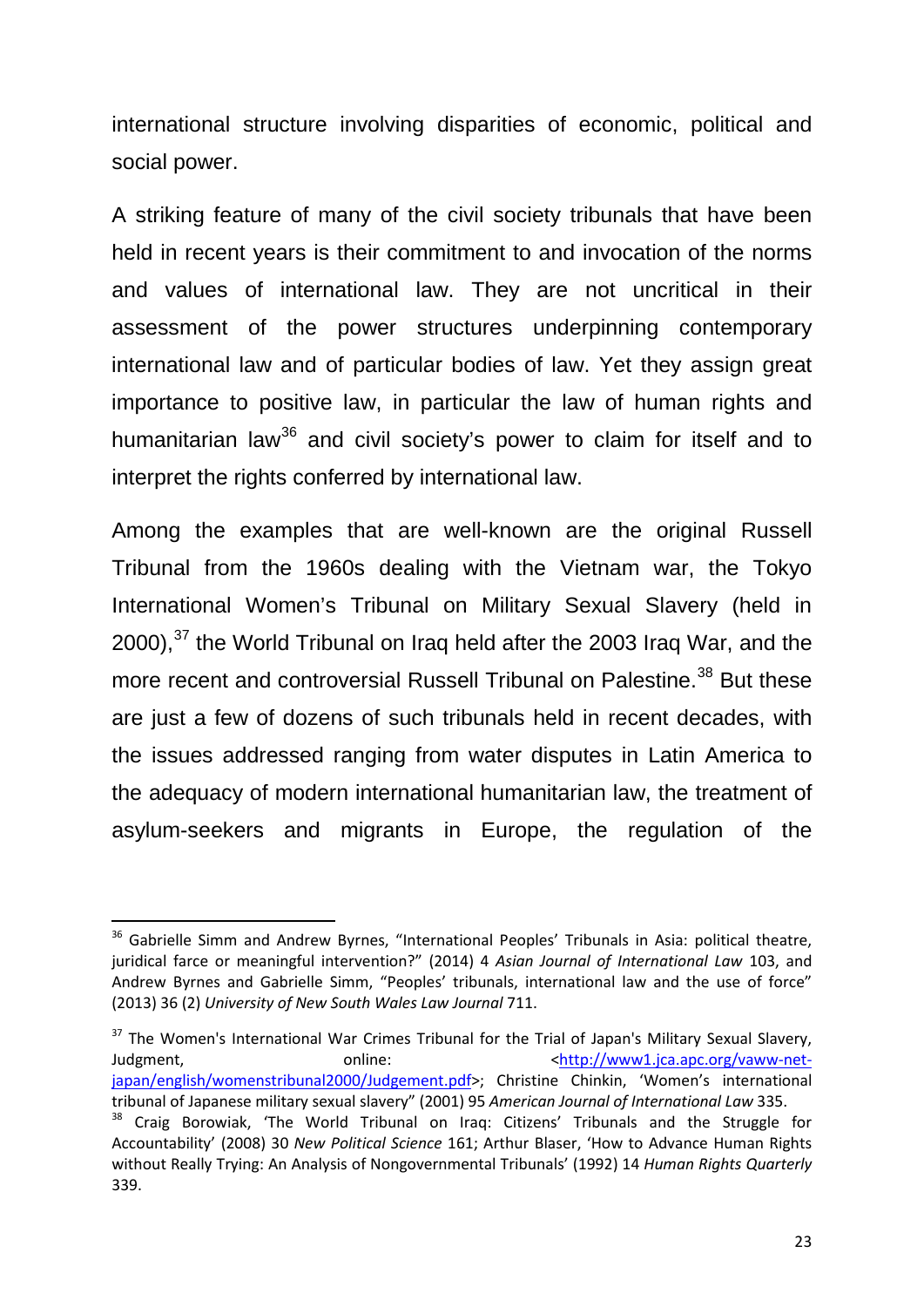transnational agrochemical industry,<sup>[39](#page-23-0)</sup> atrocities gone unacknowledged or unpunished in countries such as Iran, and recent tribunals on a fair minimum wage in the garment industry in Asia to atrocities during the final stages of the civil war in Sri Lanka. In July 2013 Australia itself was the venue for a civil society tribunal, the Biak Massacre Citizens Tribunal, which addressed an alleged massacre of independence activists and others by Indonesian troops in West Papua in 1998.<sup>[40](#page-23-1)</sup>

These tribunals, among other things, provide a form of accountability for cases where the international State-sponsored system provides no or no accessible forum, or where access is blocked or delayed by political or other barriers. In doing so they articulate and apply, and sometimes develop, existing international norms, seeking to hold States, international organisations and other powerful actors accountable for infractions against accepted international law norms.

As Gabrielle Simm and I have written elsewhere:

Rather than simply being ignored or dismissed, international peoples' tribunals may be understood not as a form of political activism and advocacy that lacks legitimacy from a legal perspective, but as institutions that engage seriously with international legal norms. The world of international law has expanded far beyond the society of nation-states and international organizations to include a range of other actors who contribute to and draw on international law. The study of these institutions provides a window into the significance of international law for civil society, raises questions about the source of legitimacy of international law norms and ''ownership'' of them, and highlights some of the gaps in and failings of the present international legal system.<sup>[41](#page-23-2)</sup>

<span id="page-23-0"></span><sup>&</sup>lt;sup>39</sup> Permanent Peoples' Tribunal, Session on Agrochemical Transnational Corporations, Bangalore, 3-6 December 2011, online: <http://www.internazionaleleliobasso.it/wp-content/uploads/2012/03/37.-English-version\_TPP\_Bangalore3Dec2011.pdf>.

<span id="page-23-1"></span><sup>40</sup> [http://www.biak-tribunal.org/.](http://www.biak-tribunal.org/) See ['Atrocities in West Papua revealed'](http://www.solomonstarnews.com/news/regional/2243-atrocities-in-west-papua-revealed), *Solomon Star*, 2 June 2014[, www.solomonstarnews.com/news/regional/2243-atrocities-in-west-papua-revealed](http://www.solomonstarnews.com/news/regional/2243-atrocities-in-west-papua-revealed)

<span id="page-23-2"></span><sup>&</sup>lt;sup>41</sup> Gabrielle Simm and Andrew Byrnes, "International Peoples' Tribunals in Asia: political theatre, juridical farce or meaningful intervention?" (2014) 4 *Asian Journal of International Law* 103, 104.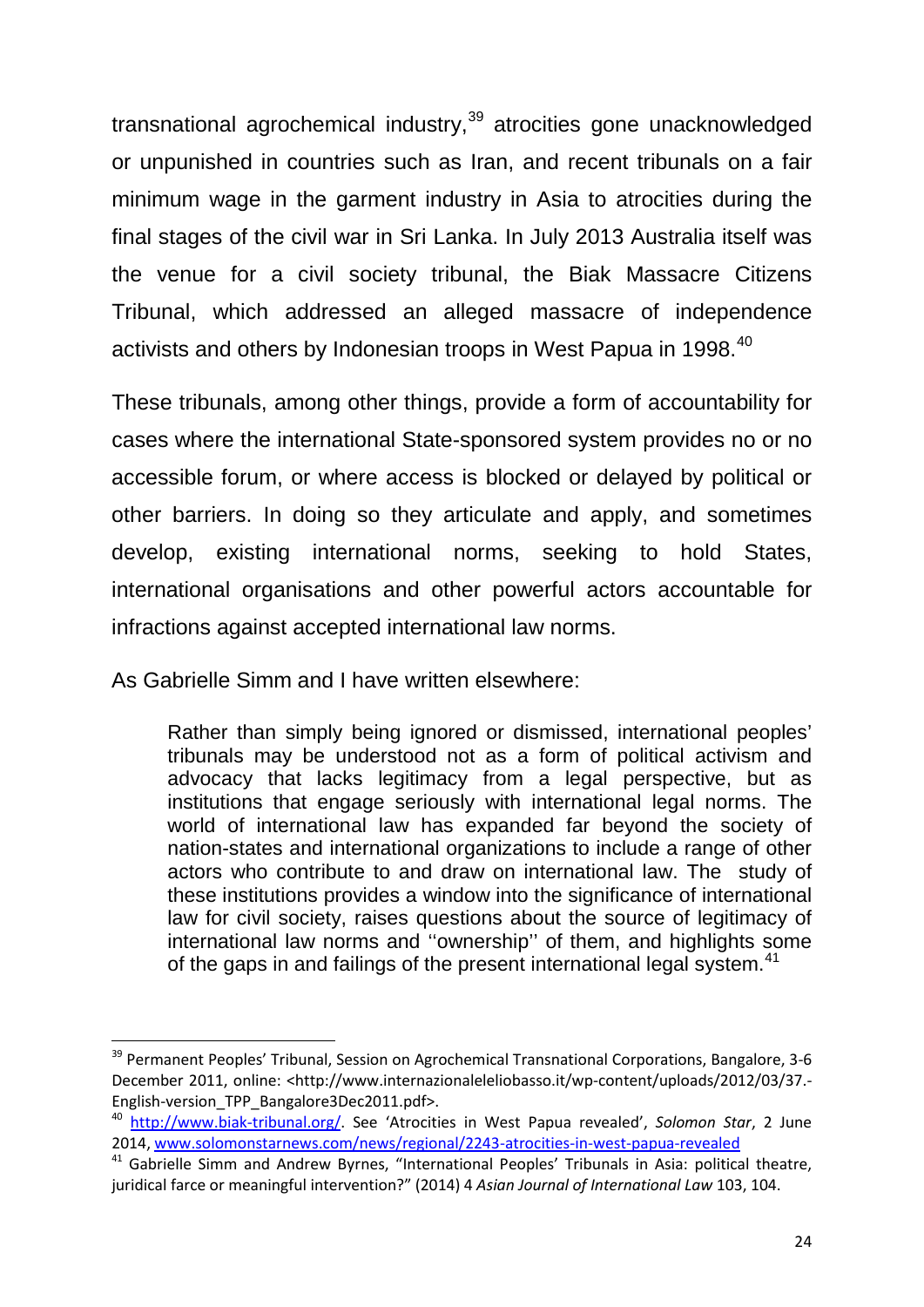I wonder how long it will be before a major public opinion tribunal will be convened in relation to some of the actions of recent Australian governments in some of the areas I have touched on tonight – whether as a freestanding event or as an information-gathering exercise for other, more formal international proceedings.

### **CONCLUSION**

And so, where does this discussion leave us? Certainly not with a general theory of or a new approach to treaty interpretation, nor with an endorsement of a human rights law controlled and deployed only by international law initiates. But on what basis can one ground the legitimacy of challenges to the executive's claimed and practised monopoly in relation to the interpretation of treaties, but in particular human rights treaties?

A possible riposte by our nation-State that this prerogative is be justified because it is a democratically elected government is not persuasive at a general level, for neither in theory nor in practice is democratic legitimacy a critical element of the qualification to claim Statehood or the State's interpretive privileges.

Perhaps expertise to be found in the executive provides a firmer basis for grounding the prerogative. But that argument may have more purchase in relation to the determination of more technical matters than it does when the issue is whether the treatment of others is humane, discriminatory or arbitrary. As history has made clear, these are not issues on which governments can credibly claim to have consistently demonstrated a superior understanding and expertise.

Conversely, how do we locate and justify the various types of challenges to exercises of executive interpretive power? Perhaps they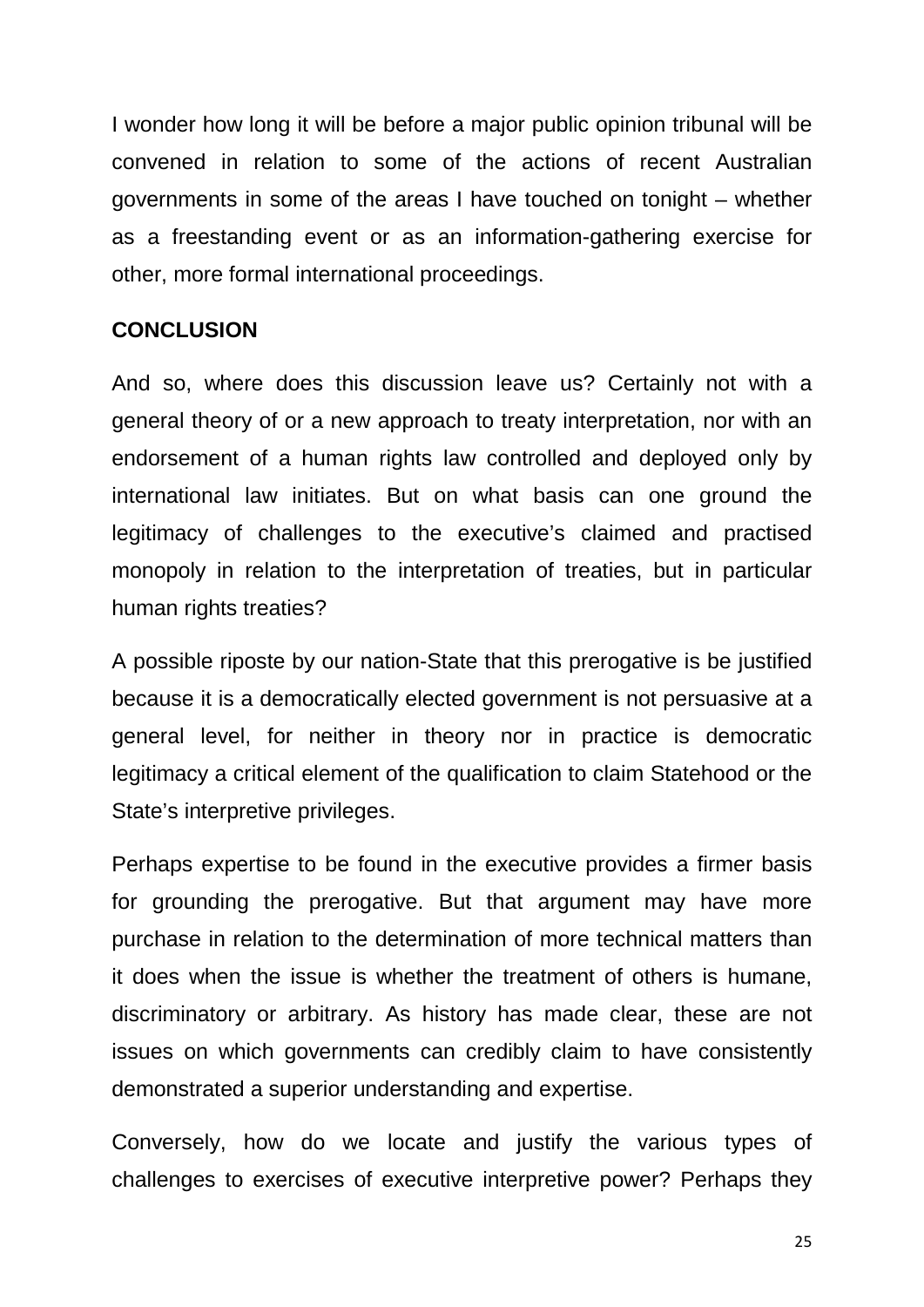can best be justified by staying formally within the discipline of international law and invoking more rigorously the established rules of treaty interpretation. Insistence on giving proper attention to the humanitarian object and purpose of human rights treaties and requiring adherence to the accepted principles of construing rights generously and limitations narrowly, may perhaps help us avoid what might otherwise be 'a human rights debt and deficit disaster'. The notion of what is an 'acceptable' interpretation and whether acceptability is enough needs to be interrogated and challenged both from a technical perspective and but also from the perspective of what we should reasonably expect of those who exercise public power on our behalf.

However, it is not clear that the justification for such challenges can ever be entirely technical or that the concrete meaning of a generous interpretation or the specific content of the underlying values of dignity, autonomy and respect are to be found solely within the text of a treaty. We are all aware of the indeterminacy of law and language. It may well be that treaty provisions will always need to be enlivened from an external ethics or drawn from a political morality. Guidance may therefore have to come both from the treaty itself, as well as from outside it.

But these are not discussions we tend to have in the interpretation of human rights treaties, in the second reading speeches and explanatory memoranda that accompany bills corrosive of rights. Our government has in recent times begun to pronounce itself 'comfortable' that the serious restrictions it has imposed on the enjoyment of rights are compatible with international law. It appears that such a state of comfort may be achieved once an 'acceptable' interpretation of treaty obligations has been identified.

26